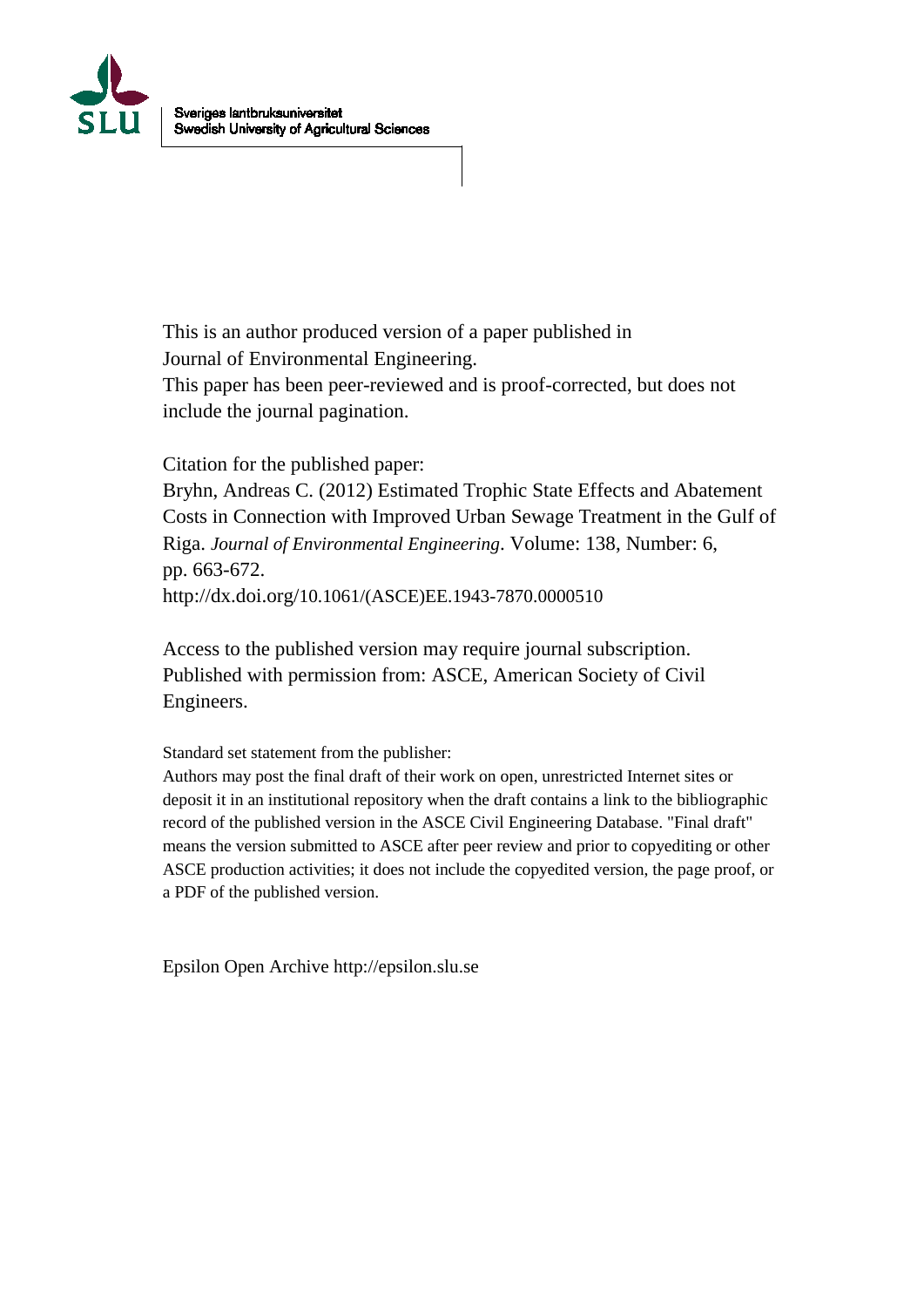# **Estimated trophic state effects and abatement costs in connection with improved urban sewage treatment in the Gulf of Riga**

## **By Andreas C Bryhn**<sup>1</sup>

<sup>1</sup>Dept. of Aquatic Resources, Swedish Agricultural University, Skolgatan 6, 742 42 Öregrund, Sweden e-mail: andreas.bryhn@slu.se

The publisher's rules on self-archiving: http://www.asce.org/Content.aspx?id=21533 [2011-12-01]

"Authors may post the *final draft* of their work on open, unrestricted Internet sites or deposit it in an institutional repository when the draft contains a link to the bibliographic record of the published version in the ASCE [Civil Engineering Database.](http://cedb.asce.org/) 'Final draft' means the version submitted to ASCE after peer review and prior to copyediting or other ASCE production activities; it does not include the copyedited version, the page proof, or a PDF of the published version".

Original article published in Journal of Environmental Engineering, 138(6): 663-672. ISSN 0733-9372. Doi: http://ascelibrary.org/doi/abs/10.1061/%28ASCE%29EE.1943-7870.0000510

#### **Abstract**

Environmental conflicts of interest are important to account for when environmental policies are designed. This paper explores the quantitative connection between urban waste water treatment, coastal eutrophication, and fish biomass in the mesotrophic Gulf of Riga (northern Europe). The probable effect on the water quality from one clearly defined abatement measure, improved urban sewage treatment has been studied. Furthermore, the implementation cost and the likely effect on total fish biomass have also been assessed. Computer simulations using the previously published model CoastMab suggested that good water quality according to the EU Marine Strategy Framework Directive could be achieved if urban sewage treatment would be upgraded to Nordic and German standards, and not only around the Gulf of Riga but in the whole Baltic Sea drainage basin. The Secchi depth would double according to these simulations while total phosphorus and summer chlorophyll concentrations would decrease by 54% and 53%, respectively. The total fish biomass should be expected to decrease by about 42% if "good" water quality (as defined in European Union directives) should be achieved. However, changes in total fish biomass could also be offset by changes in other important determinants such as climate related variables or fishing pressure. The study estimated that it could take about 20-40 years after abatement action for the trophic state in the Gulf to stabilise again. Upgrading urban sewage treatment to this extent would cost 468-1,118 million euros per year. Treatment could have substantial positive effects on the water quality of the Gulf but could also have adverse side effects on the total fish biomass.

Keywords: eutrophication; Gulf of Riga; sewage treatment; water quality; fish biomass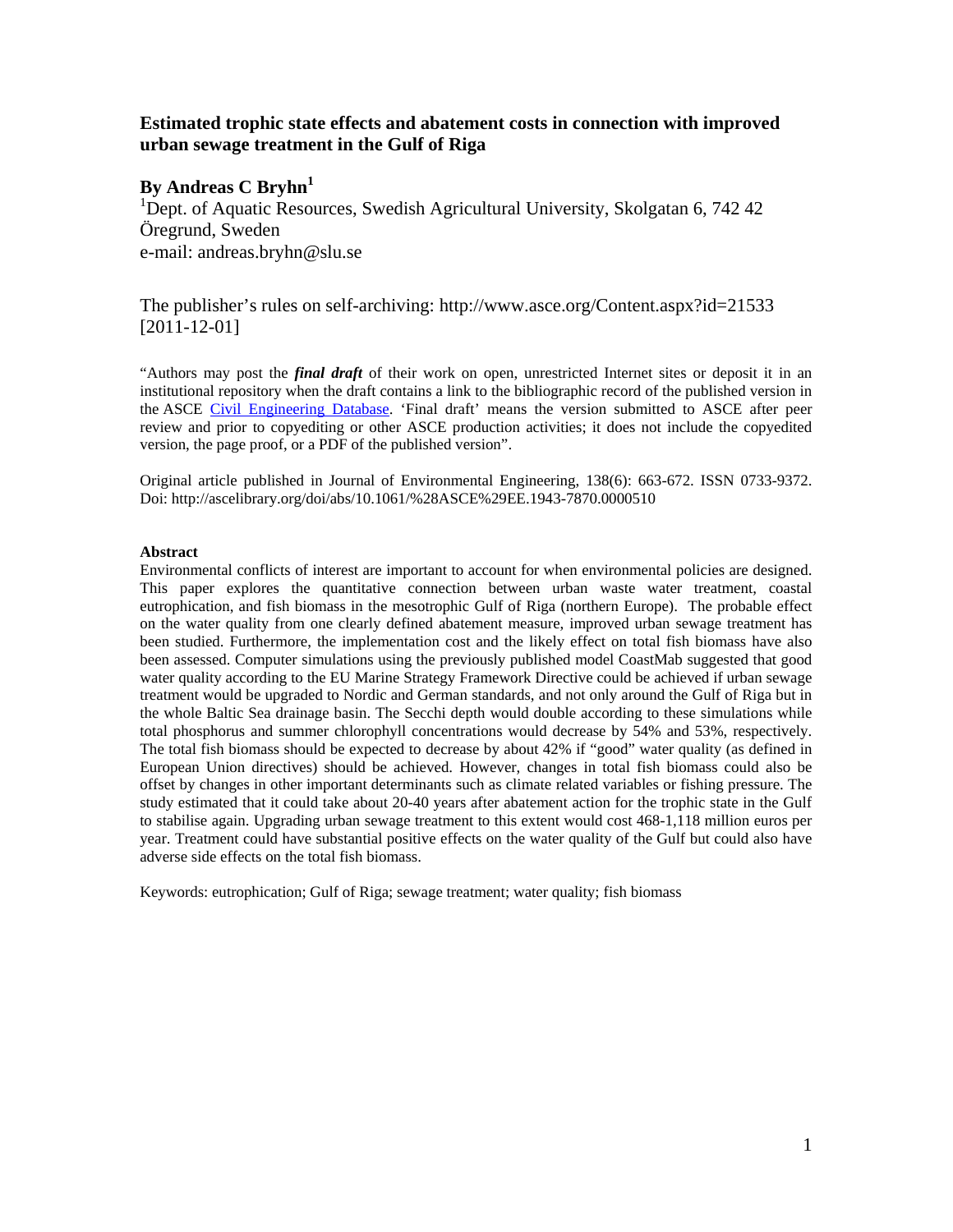## **Introduction**

Urban waste water treatment, coastal eutrophication and fisheries have been subject to much environmental regulation in the European Union and elsewhere. Related to these issues are conflicts of interest between environmental goals such as low levels of eutrophication and thriving fisheries (Hansson et al. 2007). When environmental regulation is introduced or revised, it is important to assess expected beneficial environmental effects from each action alternative and to weigh such effects against all probable adverse side effects.

Eutrophication, manifested as decreased Secchi depth (water clarity) and intensified phytoplankton blooms, has been considered a serious environmental problem in the Gulf of Riga (northern Europe; see fig. 1) for many decades. The mesotrophic Gulf is one of the most nutrient polluted sub-basins of the Baltic Sea (Håkanson and Bryhn 2008a; Kotta et al. 2008). Urban sewage treatment is the most effective, and also a comparatively cost-effective way to decrease the total phosphorus (TP) loading to the Gulf of Riga (Bryhn, 2009). The average waterborne TP loading to the Gulf during 1997- 2003 was 2,180 tonnes per year while the TP loading to the Baltic Sea (excluding the Kattegat and the Danish Straits) was 33,328 tonnes per year according to HELCOM (2007). Table 1 lists expected TP reductions if the EU Urban Waste Water Treatment Directive (UWWTD) would be implemented in the drainage area of the Baltic Sea, including the drainage area of the Gulf of Riga (from HELCOM 2007). More than one third of the TP loading to the Baltic Sea could thus be reduced by implementing this abatement measure, which would also include that about 54% of the TP loading from the Gulf of Riga catchment would be cut, while the TP loading to the Baltic Proper and the Gulf of Finland would decrease by approximately 42% and 47%, respectively.

Nutrient concentrations and phytoplankton biomass are also connected to fish productivity. Fish stock size depends on the food availability to the fish. Primary producers may be consumed directly by fish or by various secondary producers which fish in turn prey on. Fish production appears to be proportional to primary production in coastal waters as well as in lakes, estuaries and oceans (Nixon 1982; Iversen 1990;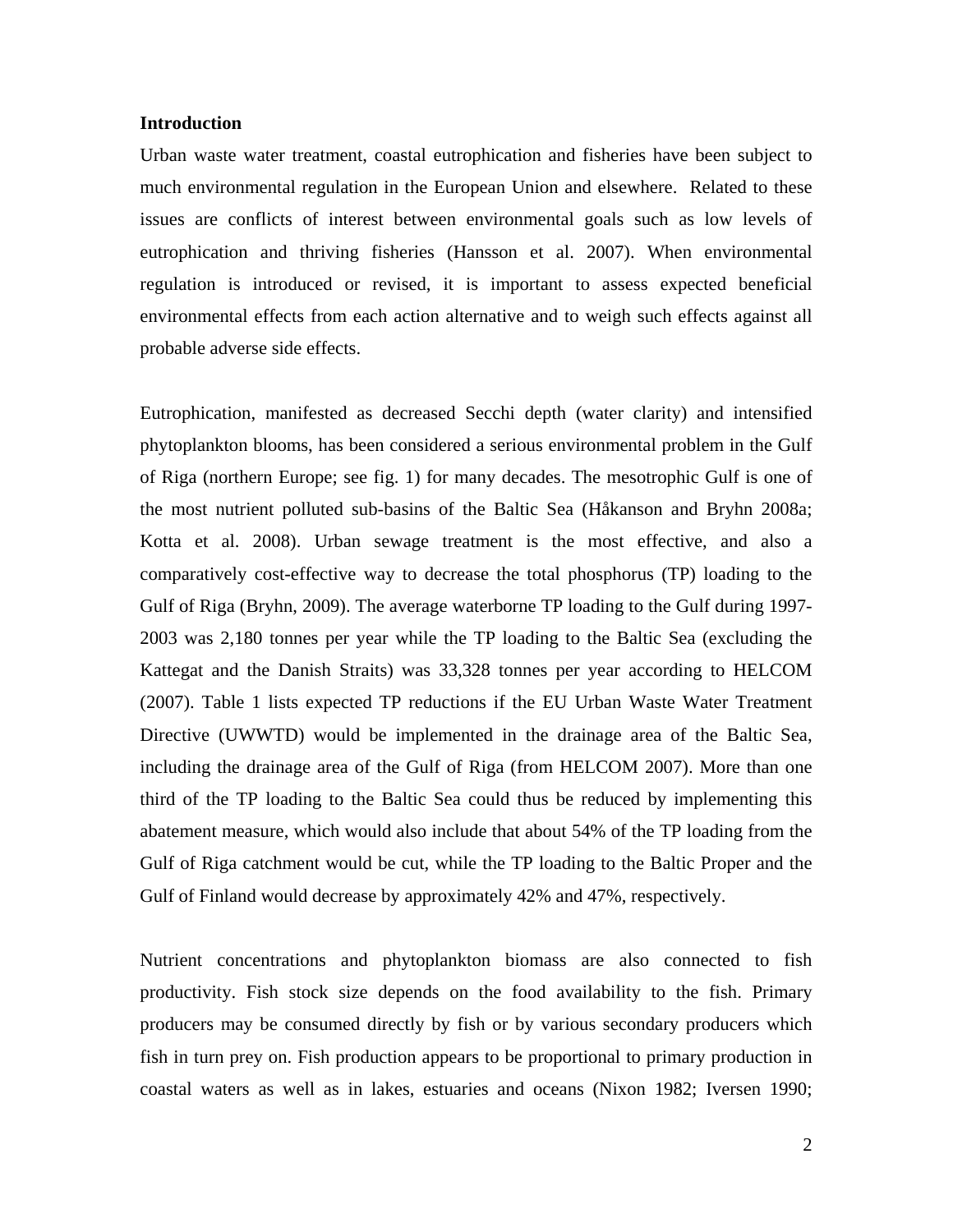

Houde and Rutherford 1993; Ware and Thomson 2005; Jennings and Brander 2010; Kaiser et al. 2011).

Figure 1. Location of study area. The Baltic Sea and its subbasins Bothnian Bay (BB), Bothnian Sea (BS), Baltic Proper (BP), Gulf of Finland (GF), and Gulf of Riga (GR). Subbasin limits are marked by black lines. Accumulation (A) sediment areas are distinguished from erosion and transport (ET) sediment areas. Modified from Bryhn and Håkanson (2010).

Although good oxygen conditions and low levels of organic matter decomposition by bacteria may promote fish survival in the young stages, high food availability appears to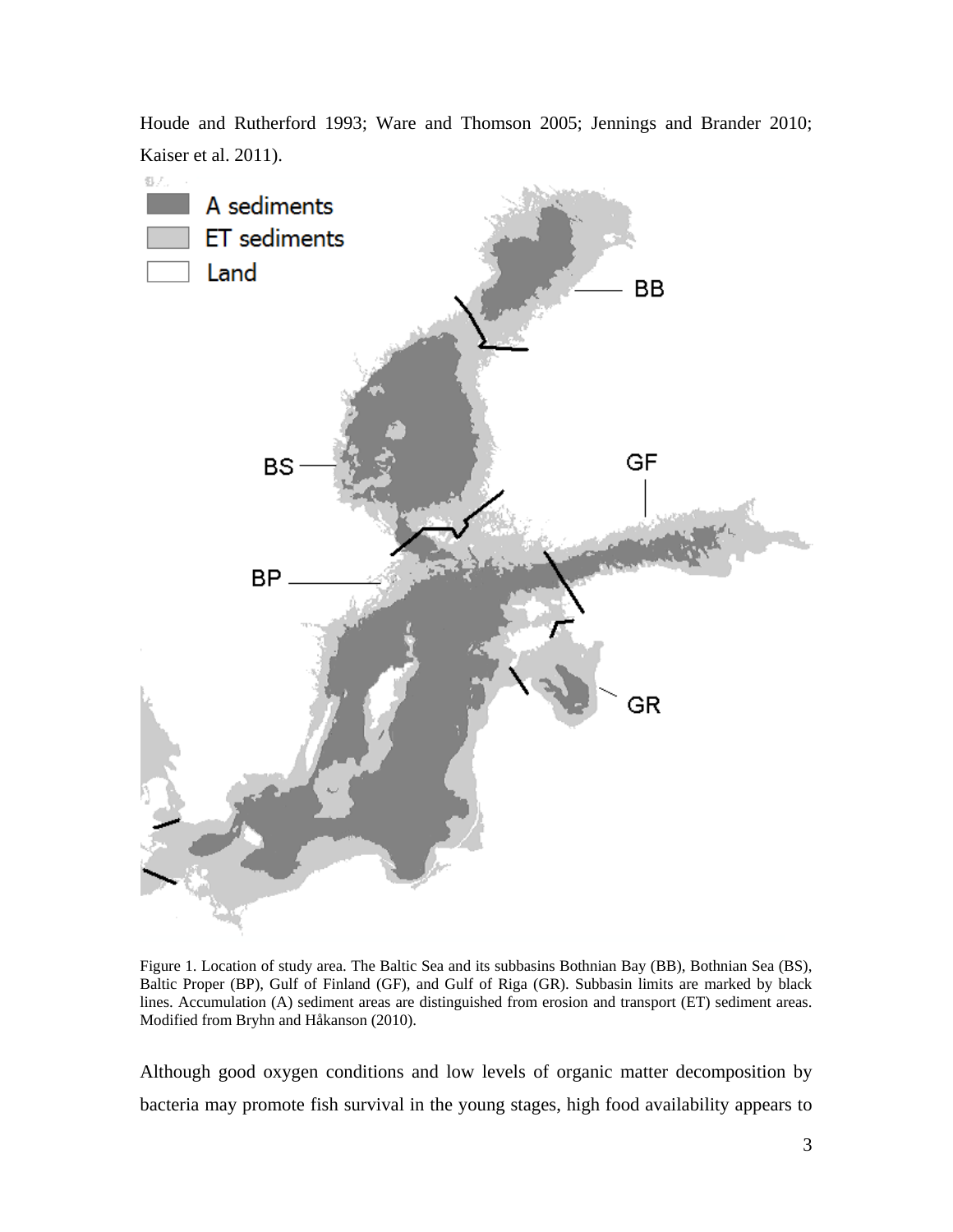be more important for subsequent stages and for the cumulative (net) effect of primary production on the total fish stock size (Hansson et al. 2007).

Table 1. Expected TP loading reductions (tonnes/year) from improved sewage treatment compared to 2004. The final column lists how much of the reductions to the Baltic Sea could be performed in the Gulf of Riga drainage basin. The average annual TP loading 1997-2003 was 2,180 tonnes to the Gulf of Riga and 33,328 tonnes to the Baltic Sea including the Gulf of Riga but excluding the Danish Straits. Data from HELCOM (2007).

| Country        | <b>Sea</b><br><b>Baltic</b> | drainage Gulf of Riga drainage % of | Baltic<br>Sea          |
|----------------|-----------------------------|-------------------------------------|------------------------|
|                | basin                       | basin                               | reductions in the Gulf |
|                |                             |                                     | of Riga drainage basin |
| <b>Belarus</b> | 1.977                       | 523                                 | 26                     |
| Czech Republic | 391                         | 0                                   | 0                      |
| Estonia        | 133                         | 17                                  | 13                     |
| Lithuania      | 615                         | 46                                  | 7.5                    |
| Latvia         | 187                         | 162                                 | 87                     |
| Russia         | 3,829                       | 431                                 | 11                     |
| Poland         | 5,292                       | 0                                   | 0                      |
| Total          | 12.424                      | 1.179                               | 9.5                    |

General cross-systems relationships between primary production and fish yield are displayed in fig. 2 using data from two different studies (Håkanson and Boulion 2002; Chassot et al. 2007). The relationship in fig. 2A suggests that if primary production is reduced by 10%, the fish yield can be expected to decline by about 9%. Similarly, the regression in fig. 2B indicates that a 10% reduction in primary production of the Baltic Sea should result in a 15% lower fish yield. Patterns similar to those depicted in fig. 2 have been documented by Nixon (1982), Iversen (1990), Ware and Thomson (2005) and Jennings and Brander (2010).

It should, however, be stressed that there are other crucial determinants of total fish biomass which may dampen or counteract effects from trophic state changes on changes in biomass. Some of these determinants are fishing pressure (Möllmann et al. 2009; Jennings and Brander 2010), predation by seals or other marine mammals (Thurow, 1997), and climatic factors such as variations in water inflow from more saline seas (Möllmann et al. 2009), wind speed and ice cover (Kotta et al. 2009). Additional factors related to eutrophication which may influence the relationship between primary production and fish yield are fish and zoobenthos kills due to deepwater hypoxia, and changes in macrophyte cover. Shallow waters with high macrophyte density may serve as crucial and vital providers of food and shelter for fish (Sandström and Karås 2002).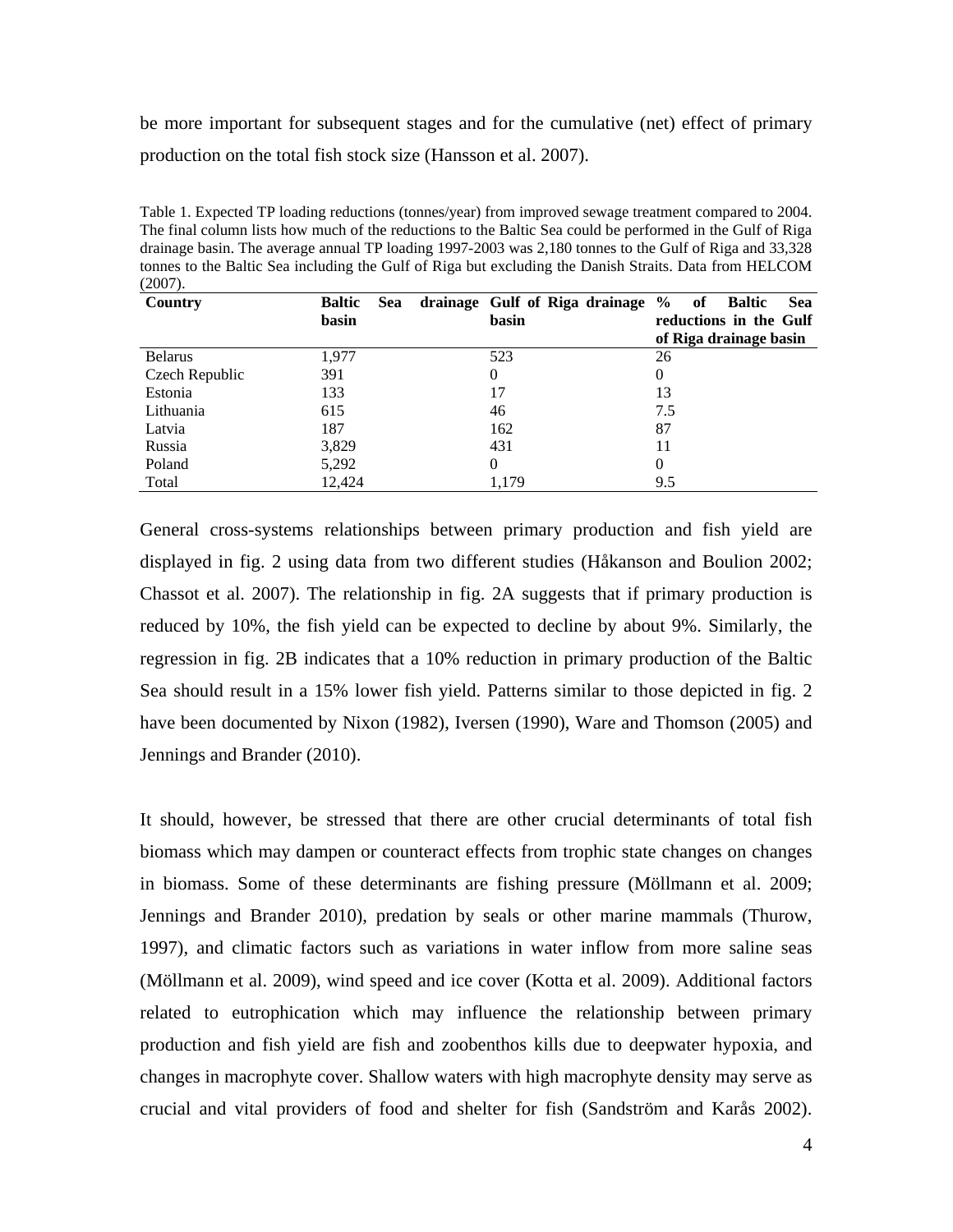Nevertheless, there has been a sharp long-term increase in cod, herring and total fish production in the Baltic Sea during the last century which has partly been attributed to the cumulative effects of eutrophication (Thurow 1997; Ojaveer and Lehtonen 2001).



Figure 2. Two cross-systems statistical models of primary production (PrimP) and fish yield (FY). A. Freshwater and marine ecosystems in various parts of the world, from Håkanson and Boulion (2002). B. European marine ecosystems, from Chassot et al. (2007). Data pairs regarding the Baltic Sea have been marked.The difference in units and scale projections should be noted.

Previous studies have shown that good water quality in the Gulf of Riga could be achieved by means of substantially decreased TP loadings (HELCOM 2007; Håkanson 2009). However, the present study concerns three new aspects related to this issue; (1) what will the effect be on the trophic state in the Gulf from improved urban sewage treatment, (2) how will the total fish biomass be affected, and (3) what is the abatement cost. The dynamic mass-balance model CoastMab (Håkanson et al. 2010) will be used for investigating effects from implementing the UWWTD in (a) the Gulf of Riga catchment only and (b) the whole Baltic Sea catchment, on the trophic state in the Gulf of Riga. The idea of using two scenarios is to examine whether one or both of these management options would be enough to achieve "good" water quality according to the EU Marine Strategy Framework Directive (Anon, 2008). In addition, effects on preconditions for fishery in the Gulf will be studied and discussed in relation to changes in trophic status. Finally, a separate cost estimate for implementing the UWWTD in the Gulf of Riga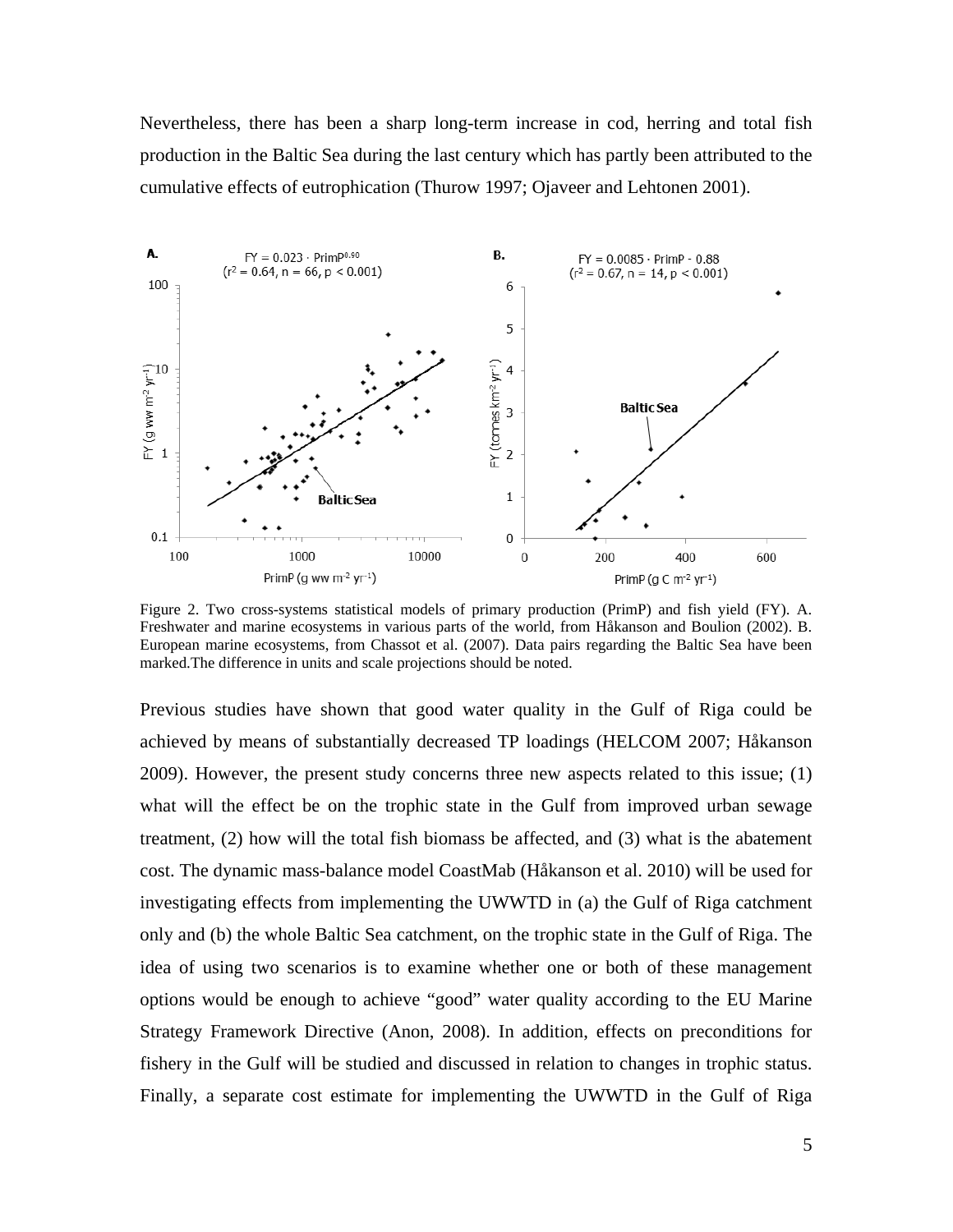catchment and for achieving good water quality will be made and will be compared to cost estimates made in connection with the Baltic Sea Action Plan, which was signed in 2007 by the Ministers of Environment of the Baltic Sea States (HELCOM 2007).

# **Background**

The Gulf of Riga (58°N, 23°30'E; Fig. 1) has a surface area of 16 700 km<sup>2</sup>, a mean depth of 24.5 m and a maximum depth of 56 m (Håkanson and Bryhn 2008a). The water of the Gulf is brackish as the salinity in most parts ranges from 5.5 to 6.0 psu (Kotta et al. 2008). The Gulf of Riga is bordered by the Estonian and Latvian mainlands, the two islands of Muhu and Saaremaa, the Irbe Sound and the Suur Strait. The drainage basin covers 137,200 km<sup>2</sup> (Laznik et al. 1999) and includes parts of Estonia, Latvia, Lithuania, Belarus and Russia. The largest river in this area is River Daugava with a drainage basin of 87,900  $km^2$  (Laznik et al. 1999). River Daugava originates in Russia, flows through northern Belarus, drains parts of those countries as well as parts of Latvia and Lithuania and joins the Gulf at the Latvian coast. Water, nutrients and other substances are also transported to the Gulf via several smaller rivers and streams such as River Lielupe (drainage basin located in Latvia/Lithuania), River Gauja/Koiva (Latvia/Estonia), River Pärnu (Estonia/Latvia), and River Salaca/Salatsi (Latvia/Estonia).

The Gulf is highly exposed to fluxes from the adjacent Baltic Proper, as fig. 1 suggests. The gross water flux to the Gulf from the Baltic Proper is 3-4 times greater than the discharge from the catchment. Although the Gulf is a net exporter of both water and TP to the Baltic Proper, the gross TP flux from the Baltic Proper to the Gulf of Riga is about 4,300 tonnes per year (Savchuk 2005; Håkanson and Bryhn 2008a), and is thus considerably larger than the TP loading from the drainage basin.

The average Secchi depth in the Gulf has decreased from 5 m in the early 1960s to 3 m during the first years of the 2000s (Fleming-Lehtinen and Kaartokallio 2009). Regularly measured and reliable data on many other water quality indicators are, however, only available for more recent decades and changes have been fairly modest during this time. July-August mean concentrations of chlorophyll-a (a pigment used as a proxy for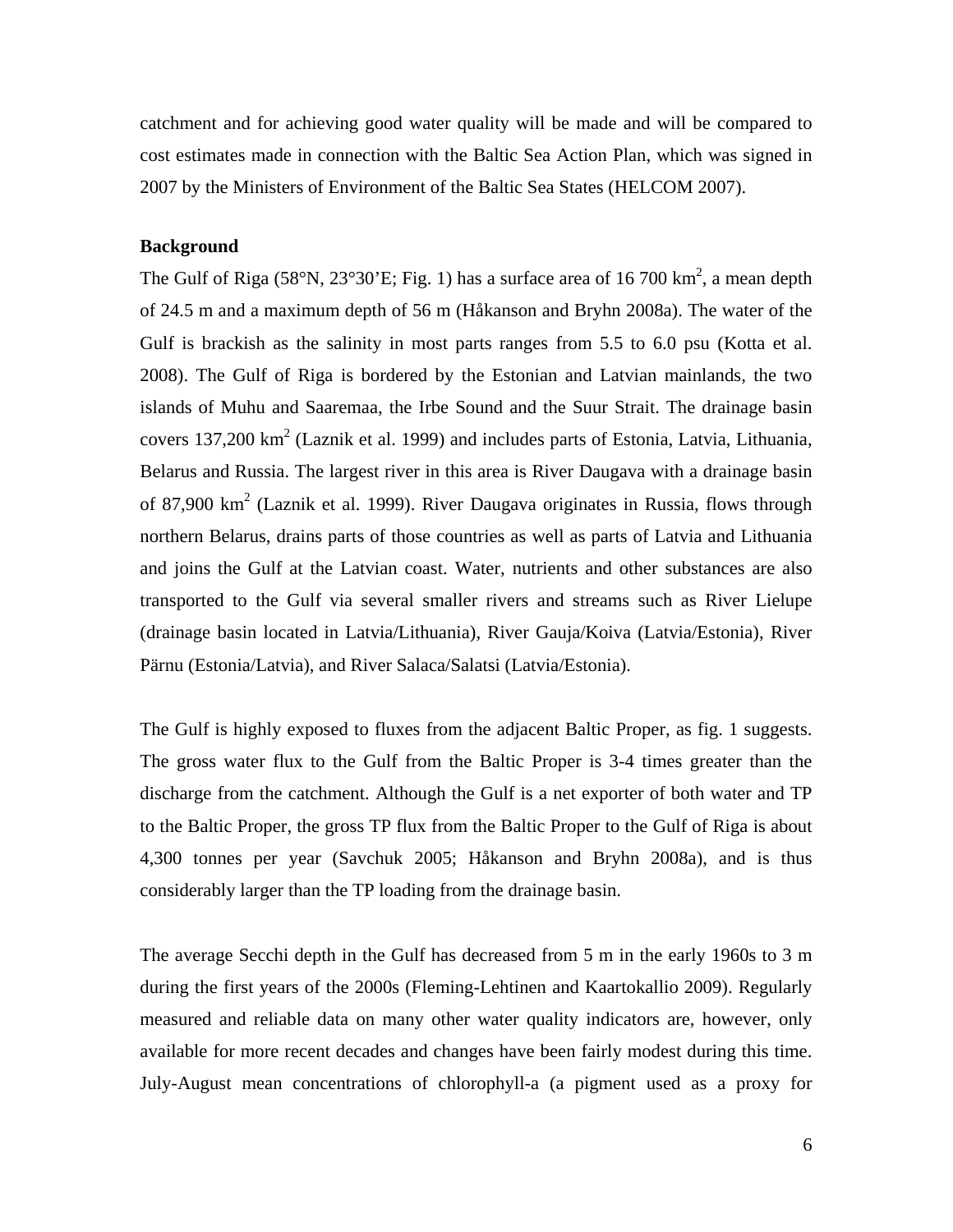phytoplankton concentration or productivity) have fluctuated between 4 and 6.5  $\mu$ g/l in surface waters during 1998-2007 (EC-JRC, 2008). Since the late 1980s, TP concentrations in surface waters have increased slightly from about  $27 \mu g/l$  to approximately 31 µg/l (Bryhn 2010). Kotta et al. (2009) noted two TP loading peaks in the late 1980s and in the late 1990s but could not find any clear inter-annual loading trend. The TP concentration in the Baltic Proper has also remained fairly stable since the 1980s with concentrations fluctuating around 21 µg/l in the 1980s and around 22 µg/l during 2000-2007 (Bryhn 2010). The lack of water quality improvement in the Gulf is likely due to relatively insignificant changes in TP loadings from the catchment as well as from the Baltic Proper.

However, the TP input to the Baltic Sea as a whole has decreased by more than 40% since the 1980s although surface water TP concentrations have not decreased in most of the Baltic Sea subbasins (Savchuk and Wulff 2009; Bryhn 2010). A common explanation is variations in major saltwater intrusions from the North Sea. After a major saltwater intrusion, redox conditions in deep waters and sediments of the Baltic Sea change due to the influence of the added oxygen-rich water which has a high salinity and density compared to surface waters and is therefore mainly transported downwards (Matthäus 2006). Redox conditions affect phosphate diffusion from deep sediments (Conley et al. 2002). Intensive saltwater intrusions have occurred at a historically low frequency since the 1980s (Matthäus 2006), after which a larger fraction of the settling particulate phosphorus (P) in the water appears to have returned as internal phosphate loading from deep sediments (Neumann and Schernewski 2008; Savchuk and Wulff 2009). Conley et al. (2002) correlated oxygen and phosphate concentrations in hypoxic waters of the Baltic Sea 1970-2000, noting more than 50% higher phosphate concentrations during years with low oxygen concentrations compared to years with less severe deepwater hypoxia. Another common partial explanation to the lack of substantial TP concentration changes is that the Baltic Sea reacts slowly to changes in nutrient input (Savchuk and Wulff 2007). The TP content in Baltic Sea water is about 550,000 tons (Savchuk 2005). The TP content in shallow sediments exposed to wind and wave action has been estimated at 200,000 tonnes while the P which may be released from deep sediments unaccessible for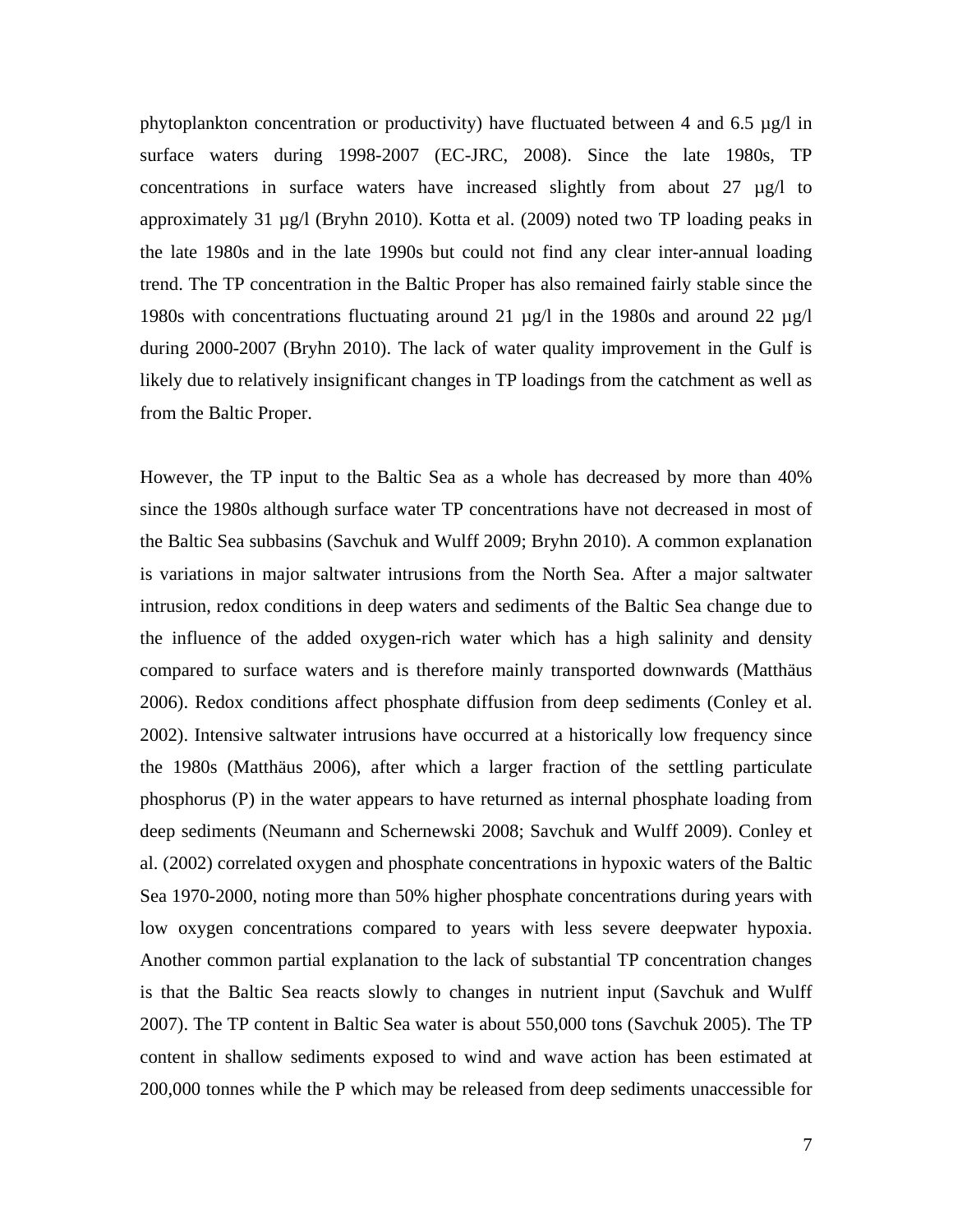waves may be 900,000 tonnes (Håkanson and Bryhn 2008). Altogether, waters, bioactive deep sediments and wave-exposed shallow sediments contain almost 50 times more P than what is added to the Baltic Sea annually from its drainage basin.

Primary production promotes food availability for fish and thereby also affects fish production (fig. 2). The Baltic herring (*Clupea harengus membras)* is the most abundant amongst more than 50 other species in the Gulf of Riga and herring also accounts for about 90% of the commercial catch value. The herring stock is quite stationary in the Gulf (Kotta et al. 2008) and fig. 3 shows the annual variations in landings and spawning stock biomass of herring in the Gulf of Riga 1977-2007. Since the early 1990s, the spawning stock biomass has been quite stable. One can, however, note a strong increase in spawning stock biomass between the mid-1980s and the early 1990s, a change which concurred with increasing nutrient concentrations and primary production in this area (Kotta et al. 2008), and also with the end of a temporary extreme peak in prevalence of the migratory Baltic cod (Ojaveer et al. 1999; Eero et al. 2008). However, since trophic state changes during this period were very limited, the impact from these changes on the herring stock has been difficult to distinguish. Kotta et al. (2009) found no eutrophication effects on the herring stock in the Gulf during 1977-2006 but instead correlated herring stock changes to changes in climate variables. Regarding the development before this period, Thurow (1997) estimated that the herring biomass in the Baltic Sea had increased by a factor of 15-16 from the 1920s until the mid-1970s, although estimates for the Gulf of Riga were not specified.

Urban sewage discharge in the EU is regulated by the UWWTD (Anon 1991). The Directive requires that waste water be collected and subjected to secondary treatment in all agglomerations with more than 2,000 population equivalents. Agglomerations with more than 10,000 population equivalents and which drain into sensitive areas should have more advanced urban sewage treatment. Exceptions to these general rules are described in Anon (1991). Table 1 shows that substantial TP reductions to the Gulf of Riga could be made if the UWWTD would be implemented throughout the drainage basin, although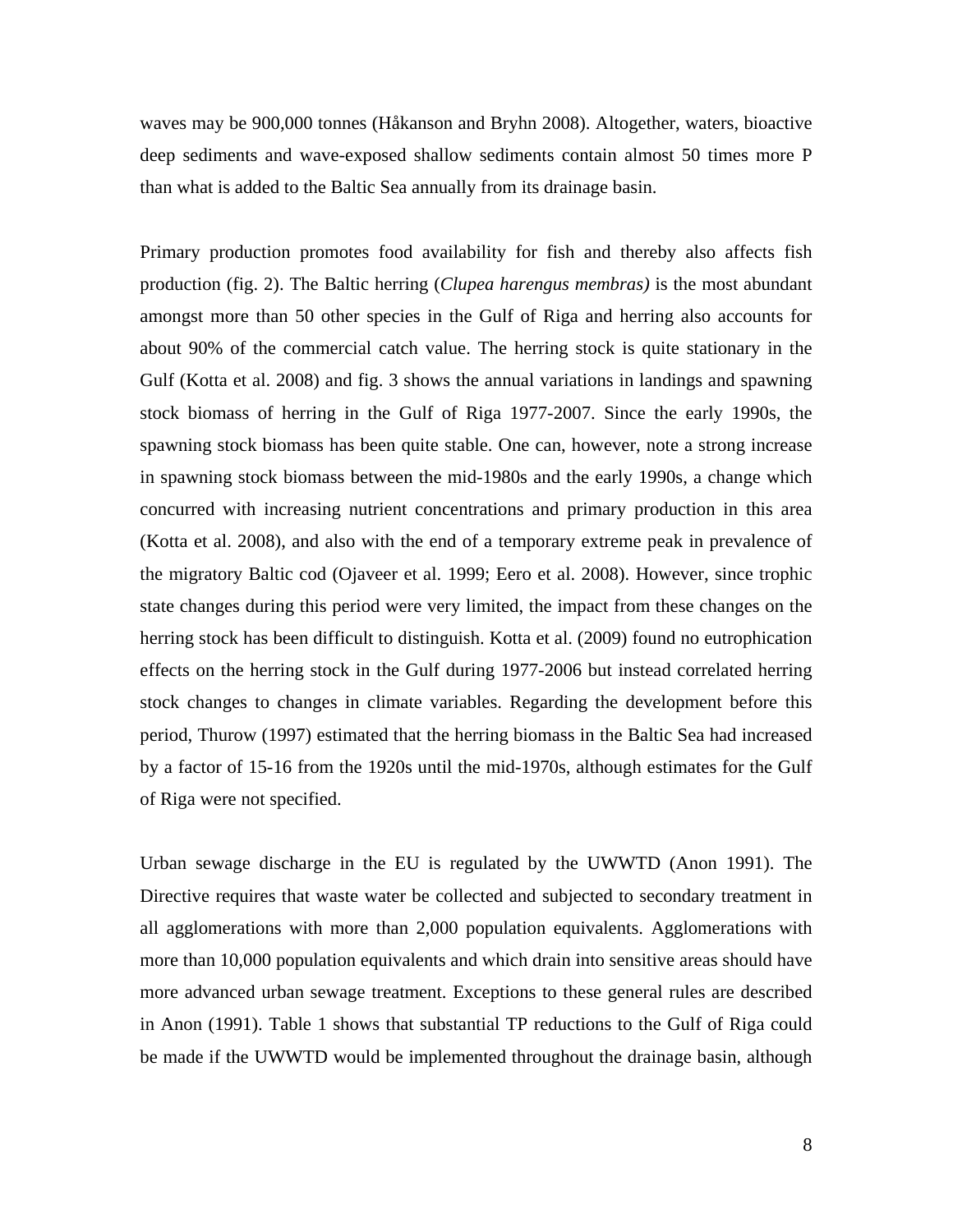it is important to note that a considerable part of the reductions would have to be made in the non-EU states Russia and Belarus.



Figure 3. Spawning stock biomass and landings of herring in the Gulf of Riga, 1977-2007. Data from ICES (2008).

The Marine Strategy Framework Directive (MSFD; Anon 2008), requires EU member states to take necessary measures to achieve (or maintain) "good" or "high" water quality in marine waters. Marine waters are defined in the MSFD as waters, including their seabed and subsoil, from the coastline "to the outmost reach of the area where a Member State has and/or exercises jurisdictional rights". Good water quality should be achieved by the year 2020, albeit some waters may be exempted if this goal is out of reach. The MSFD applies to the whole Gulf of Riga which consists of Estonian and Latvian territorial waters. Good and high water quality were defined in Anon (2000) and the definitions are provided in table 2.

| <b>Ecological status</b> | <b>Definition</b>                                                                     |
|--------------------------|---------------------------------------------------------------------------------------|
| High                     | No, or only very minor, anthropogenic alterations                                     |
| Good                     | Low distortion levels resulting from human activity, which deviate only slightly from |
|                          | levels associated with "high" status                                                  |
| Moderate                 | Conditions deviate moderately from those at "high" status and are significantly worse |
|                          | than those at "good" status                                                           |
| Poor                     | Major anthropogenic alterations compared to "high" status                             |
| <b>Bad</b>               | Severe anthropogenic impacts under which large portions of the relevant biological    |
|                          | communities have disappeared                                                          |

Table 2. Ecological status classification according to the EU Water Framework Directive (Anon 2000).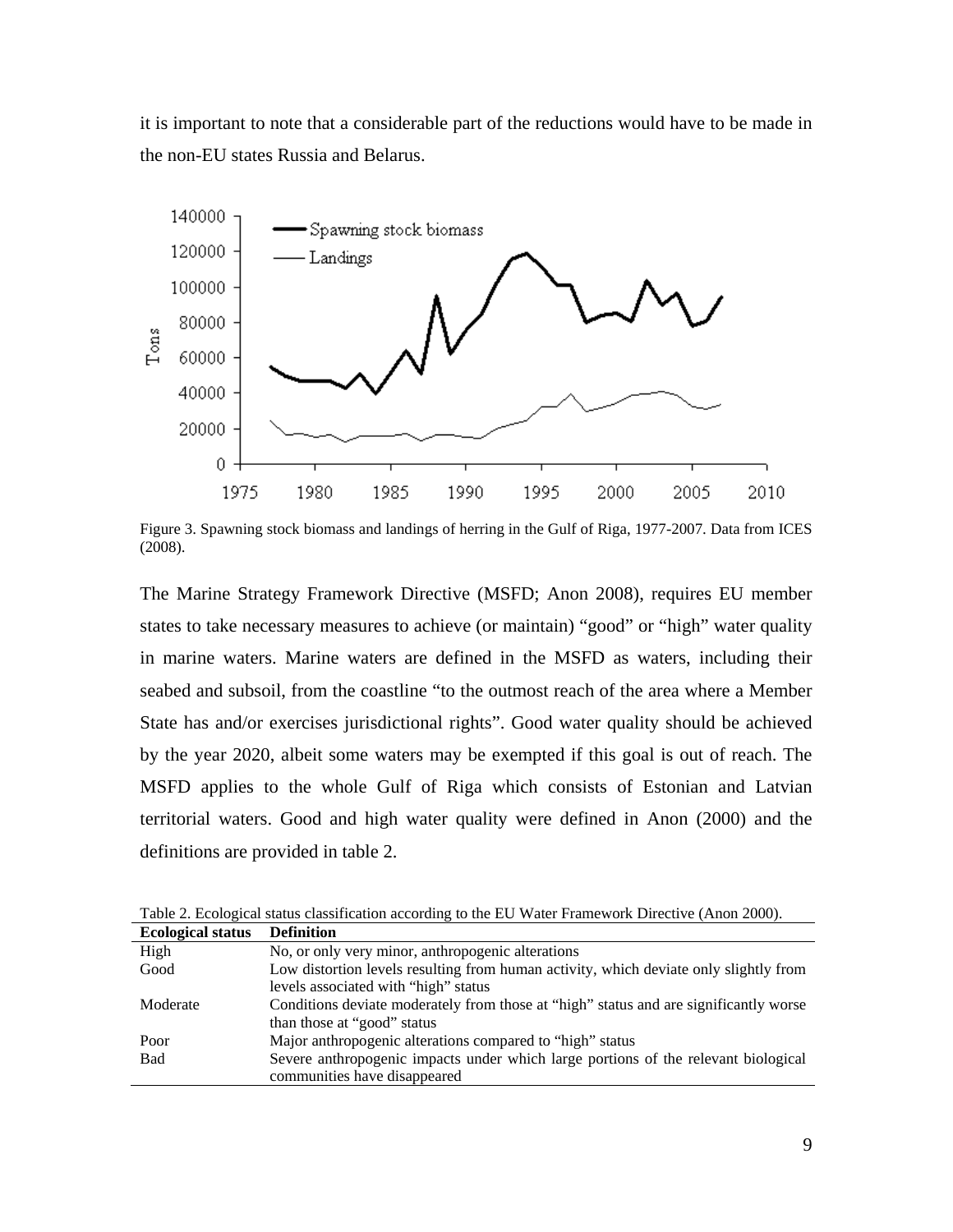### **Methods**

The limiting nutrient in primary production of the Gulf of Riga is P (Kotta et al. 2008), so a delicate task in predicting effects on the trophic state from abatement action is to accurately assess external and internal P fluxes to, from and within the Gulf. The Baltic Sea Action Plan requires P abatement to the Gulf of Riga but no nitrogen abatement (HELCOM 2007). If P concentrations would decrease gradually in the surface waters of the Gulf, a gradually aggravated P deficiency could be expected for the phytoplankton communities which would thereby be forced to decrease their activity, reproduction and biomass (Tyrrell 1999; Håkanson and Bryhn 2008a; Schindler et al. 2008).

Mass-balance models are the only means by which changes in trophic state and internal P fluxes can be predicted from changes in P loading and in other external factors (Håkanson et al. 2010). The model used in this study is called CoastMab and consists of mass-balance submodels of salt, TP and suspended particulate matter (SPM). Masses, concentrations and fluxes are simulated at monthly time steps using Euler's method and ordinary differential equations. There are also other sub-models connected to these massbalance submodels; e. g., a Secchi depth submodel, a chlorophyll submodel and also a foodweb model framework (CoastWeb) with predator-prey interactions (Håkanson et al. 2010). For simplicity and because no foodweb interactions will be simulated, total fish biomass changes will not be estimated by means of foodweb modelling in this study but will instead be predicted from TP concentrations and salinities. Thus, the CoastMab model (published in Håkanson et al. 2010) will be used for predicting i) TP concentrations, ii) chlorophyll-a concentrations (Chl; in µg/l), iii) the Secchi depth (in m) and iv) total fish biomass. Predictions of present levels of TP, Chl and Secchi depth will be compared to empirical measurements described in Håkanson (2009).

A well-known alternative to CoastWeb and the approach described above is the Ecopath with Ecosim (EwE) framework (Christensen and Walters 2004; Hansson et al. 2007). EwE allows construction and combination of modelling blocks where the user provides constants and other information about the modelled group of organisms. However, EwE does not include a mass balance model related to eutrophication and nutrient inputs,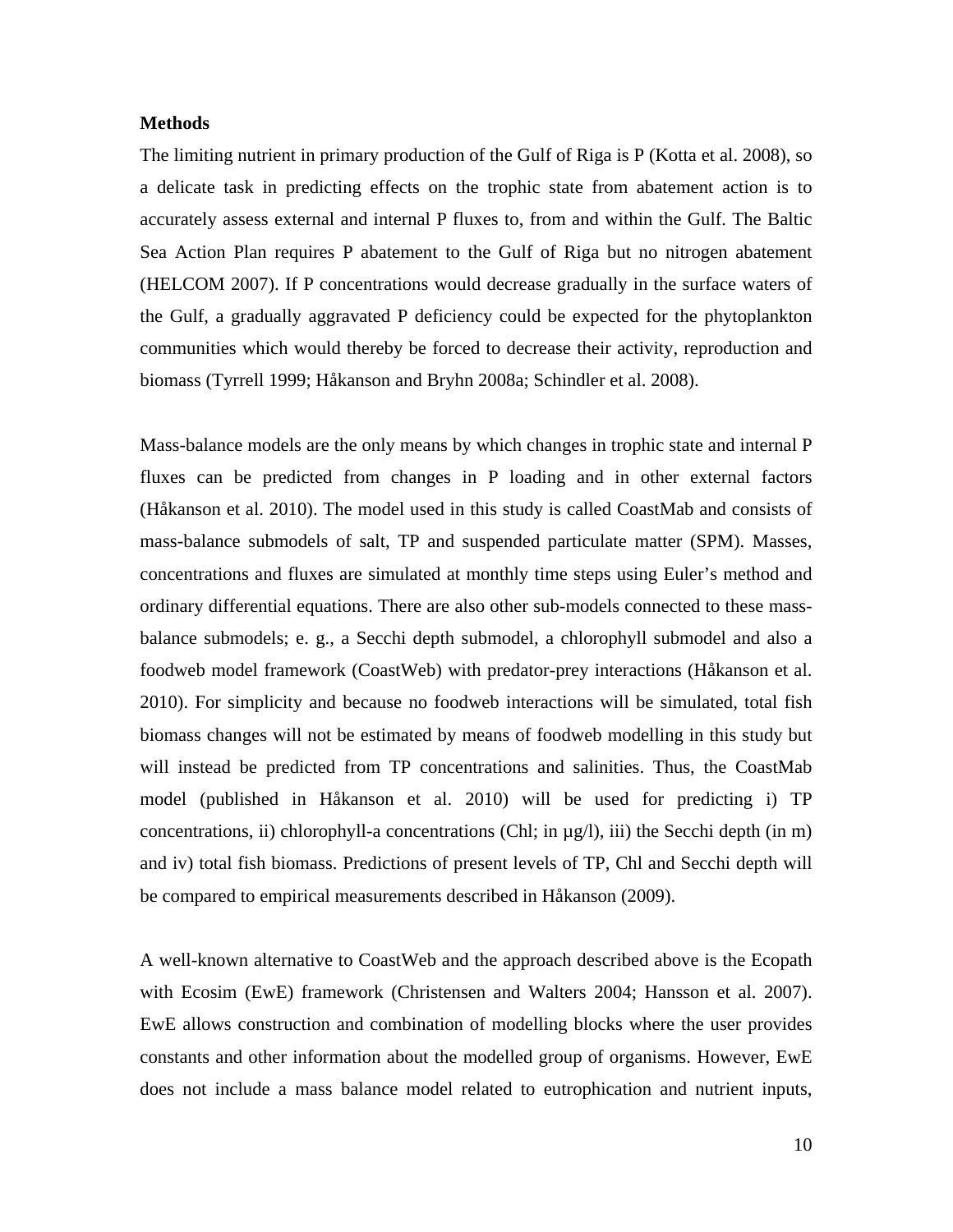which makes EwE less well suited for the present study. An alternative to modelling average subbasin conditions related to the trophic state is to use 3D models which simulate concentrations and fluxes of nutrients on a small spatial and temporal scale (Håkanson et al. 2008a; Neumann and Schernewski 2008). Yet, modelling changes in average subbasin conditions on longer (monthly, annual and decadal) timescales should be sufficient for the purpose of the investigations in this paper and the CoastMab approach will therefore be selected.

In the CoastMab model, water masses and sediment areas are divided into categories according to location in relation to the halocline and to location in relation to the theoretical wave base (fig. 4). The depth of theoretical wave base  $(D_{WB})$  is the depth at which wind and wave action normally reaches, stirs up sediments, and mixes water. Above this depth, erosion and transport (ET) sediments dominate bottom areas, while accumulation (A) sediments dominate areas below  $D_{WB}$ . Waters above  $D_{WB}$  are referred to as surface waters in CoastMab, while deep waters are defined as being located below D<sub>WB</sub>. Two subbasins of the Baltic Sea (the Baltic Proper and the Gulf of Finland) also display a marked halocline at about 75 m, so waters and sediments below  $D_{WB}$  in these subbasins are divided into two categories; sediments and waters above the halocline (middle waters and mid-range A sediments) and below the halocline (deep waters and deep A sediments). TP and SPM fluxes and masses in the Gulf of Riga are thus simulated by CoastMab in the same manner as two other subbasins, the Bothnian Sea and the Bothnian Bay, using four state variables which represent surface waters, deep waters, ET sediments and A sediments. Six state variables are used for the Baltic Proper and the Gulf of Finland: surface waters and ET sediments, both above  $D_{WB}$ ; middle waters and midrange A sediments, both located between  $D_{WB}$  and the halocline; and, finally, deep waters and deep A sediments located below the halocline.

Some major simulated TP and SPM fluxes in CoastMab are sedimentation, mixing, resuspension (including erosion), diffusion, burial, biouptake and outflow. Sedimentation is the downward flux of SPM and particulate P due to gravity. Mixing is defined as the wind and wave driven TP and SPM fluxes between surface waters and lower water layers.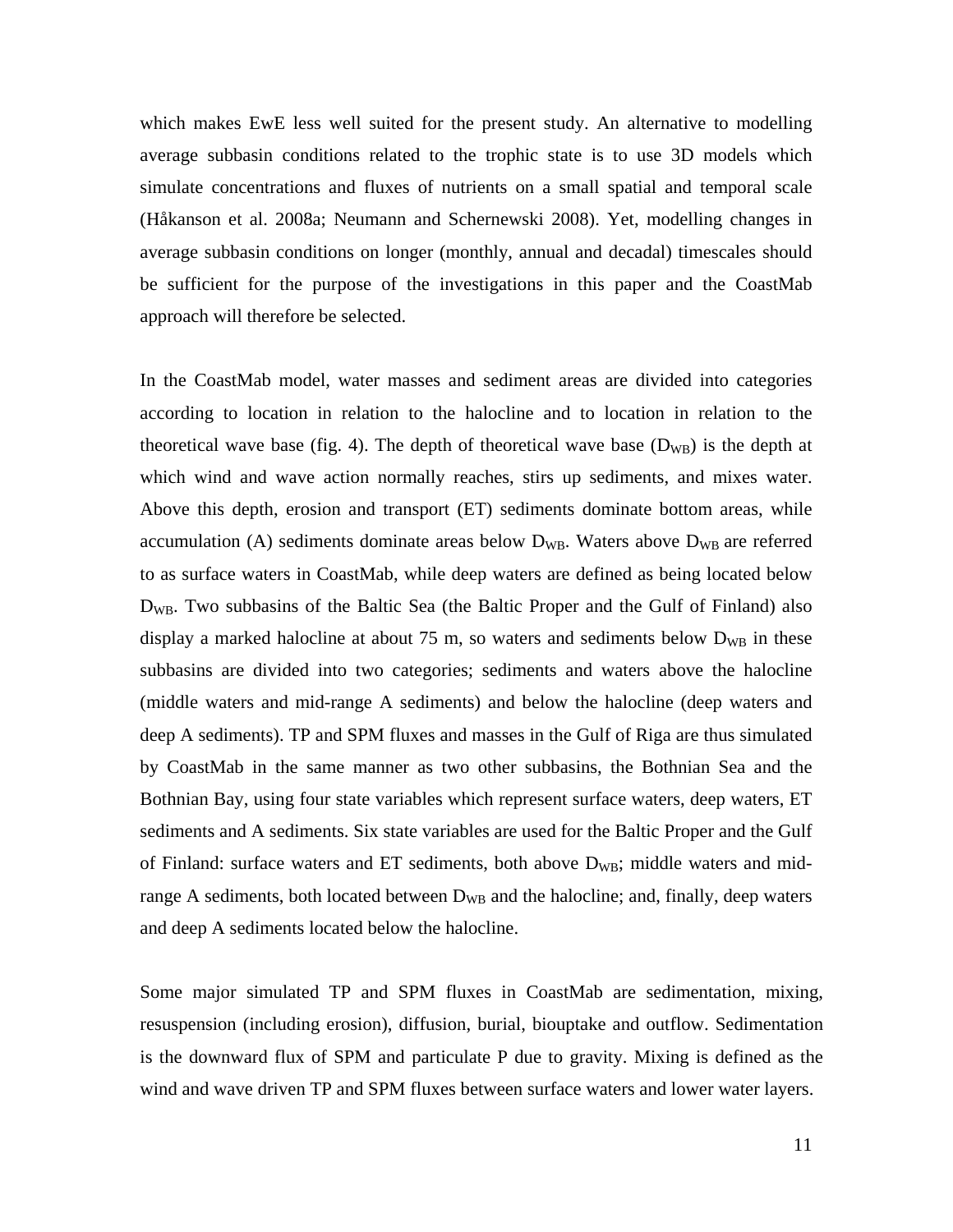

Figure 4. The ETA-diagram. Functional division lines between bottom areas of erosion (E), transportation (T) and accumulation (A).  $D_{ET}$  is the divider between E and T areas while  $D_{WB}$  (the depth of the theoretical wave base) is the divider between T and A areas. Both  $D_{ET}$  and  $D_{WB}$  are determined from the effective fetch (EF  $\approx \sqrt{\text{surface area}}$  for whole basins). From Håkanson and Bryhn (2008a).

Resuspension refers to substance fluxes from ET sediments to the water column and such fluxes are also mainly driven by wind and wave action, and are parameterised in the model according to the morphometry of each subbasin and the P or SPM content in the ET sediments of each subbasin. Diffusion concerns dissolved P fluxes from water layers and sediments with high dissolved P concentrations to water layers with lower dissolved P concentrations. The SPM diffusion is zero since SPM is by definition particulate and not dissolved matter. SPM and TP pools in A sediments which do not return to the water column instead eventually enter the geosphere as they are buried by more recently precipitated material and this particle flux to the geosphere is commonly referred to as burial. Biouptake is the incorporation of dissolved P by primary producers during photosynthesis. Outflow is the TP and SPM export from the Baltic Sea to the adjacent Kattegat.

One flux category included in CoastMab but not in most other Baltic Sea nutrient or foodweb models is related to rising land and sediment areas. The isostatic land uplift after the last glaciation period occurs at a rate of 0-9 mm/year in the Baltic Sea region (Eronen et al. 2001). Land uplift gradually lowers the wave base and exposes new bottom areas to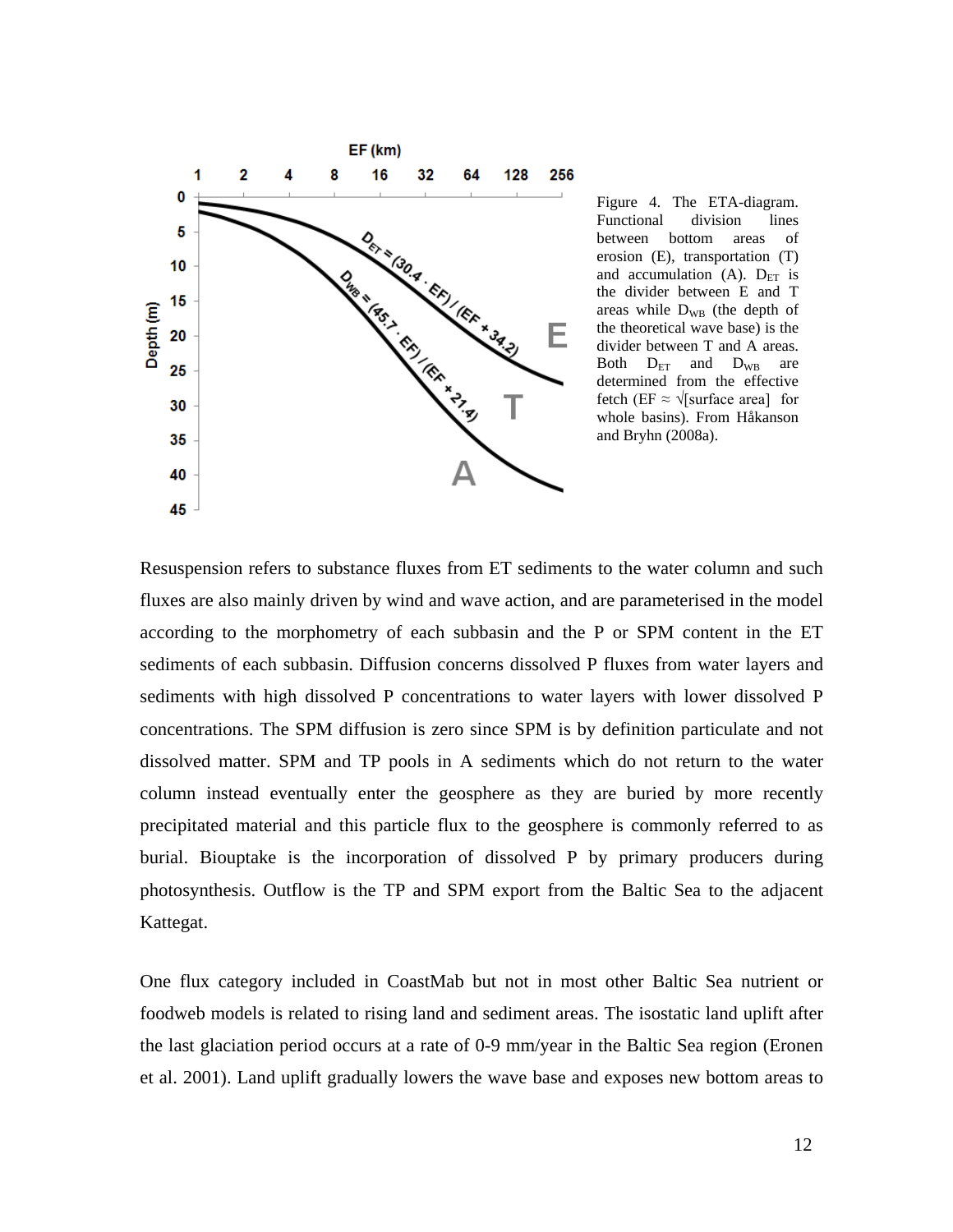increased wind and wave driven erosion and resuspension. This means that large amounts of TP and SPM are continuously added to the system as a result of geological events (Jonsson et al. 1990). The eroded material primarily consists of glacial and postglacial clay, and the clay particles appear to have a clarifying effect on the Baltic Sea water. This effect has been used in the CoastMab model for improving the quantitative explanation to why waters are clear and oligotrophic in the northern Baltic Sea where land uplift is high while nutrient concentrations are much higher in the south where land uplift is low. Water mixing between subbasins is intensive, so geographical variations in nutrient loadings from the catchment cannot alone be the reason for the strong nutrient gradient in the Baltic Sea (Håkanson and Bryhn 2008a; Bryhn and Håkanson 2010).

Chl is tightly correlated to TP and total nitrogen concentrations in aquatic systems. Furthermore, Chl increases at increasing temperatures, while salinity in the surface water layer (Sal<sub>SW</sub>, in psu) affects the Chl/TP ratio (Håkanson and Bryhn 2008a; Håkanson et al. 2010). In CoastMab, Chl is predicted from monthly surface water temperatures (SWT, in °C; the annual average and seasonal variation of SWT is modelled from the mean latitude of each subbasin), long-term mean salinities and dynamically modelled TP concentrations in surface waters (TP<sub>SW</sub>; in  $\mu$ g/l):

$$
Chl = TP_{SW} \cdot DF_{SW} \cdot Y_{DayL} \cdot Y_{Sal} \cdot Y_{SWT, Chl}
$$
\n(1)

where  $DF_{SW}$  is the dissolved fraction of phosphorus in surface water (dissolved phosphorus concentrations in surface waters divided by  $TP_{SW}$ , while  $Y_{Day}$  is a dimensionless seasonal moderator expressing the number of daylight hours during an average day of the month.  $Y_{\text{Sal}}$  is a dimensional moderator for salinity and  $Y_{\text{SWT}}$ , Chl is a dimensionless moderator which expresses the impact of surface water temperatures on Chl. Y<sub>Sal</sub> is differently defined for different salinity ranges:

$$
Y1 = \text{if } Sal_{SW} < 2.5 \text{ then } (0.20 - 0.1 \cdot (Sal_{SW}/2.5 - 1)) \text{ else } (0.20 + 0.02 \cdot (Sal_{SW}/2.5 - 1))
$$
\n
$$
Y2 = \text{if } Sal_{SW} < 12.5 \text{ then } Y1 \text{ else } (0.28 - 0.1 \cdot (Sal_{SW}/12.5 - 1))
$$
\n
$$
Y3 = \text{if } Sal_{SW} > 40 \text{ then } (0.06 - 0.1 \cdot (Sal_{SW}/40 - 1)) \text{ else } Y2
$$
\n
$$
Y_{\text{Sal}} = \text{if } Y3 < 0.012 \text{ then } 0.012 \text{ else } Y3
$$
\n
$$
(2)
$$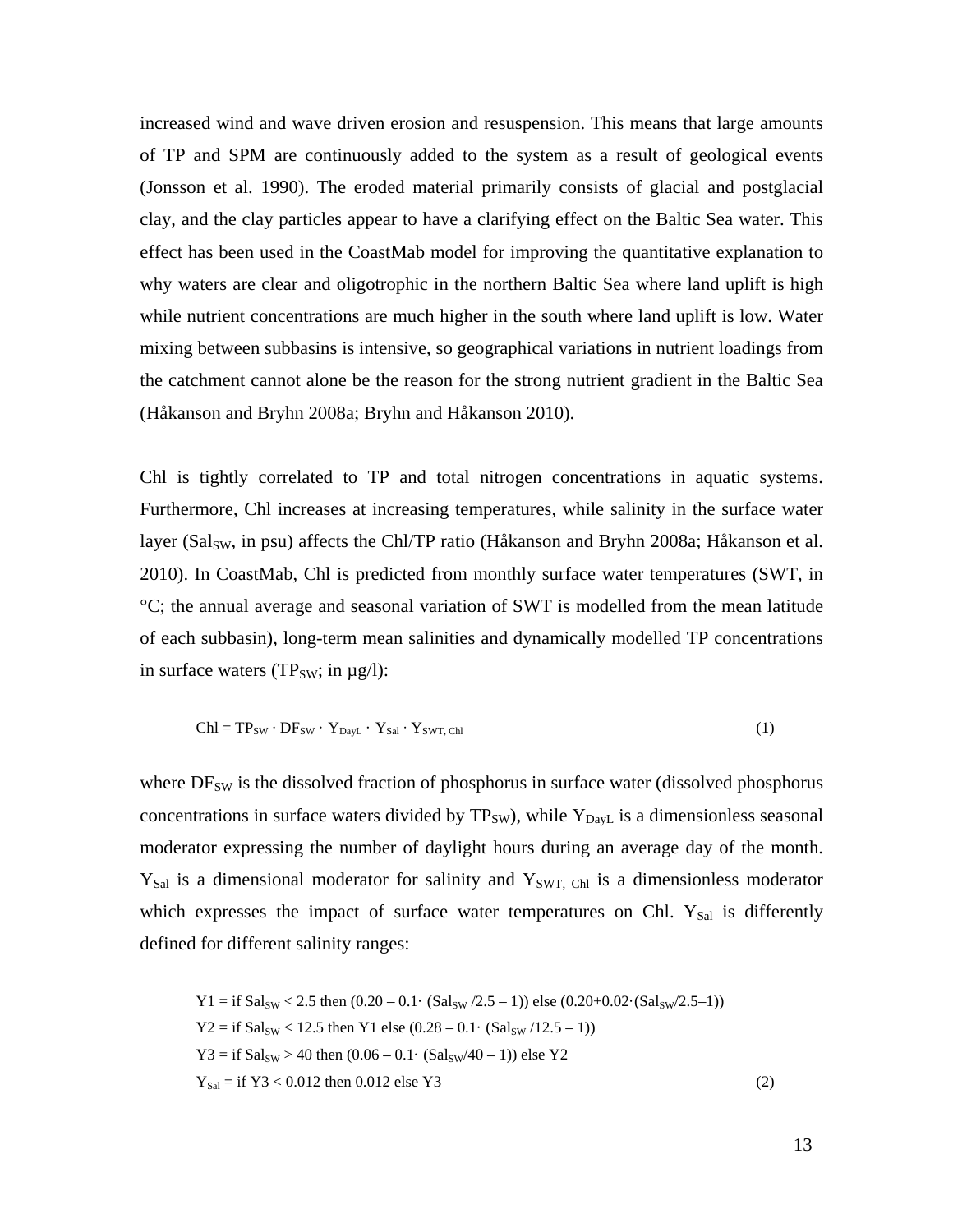where  $Sals_W$  is the salinity (in psu) in surface waters and Y1, Y2, and Y3 are dimensionless moderators used for defining  $Y_{Sal}$ .  $Y_{SWT, Chl}$  is defined as:

$$
Y_{\text{SWT, Ch}} = \text{If (SWT} > 4) \text{ then (1) else (SWT+0.1)/4} \tag{3}
$$

Secchi depth is predicted from salinity and from dynamically modelled SPM values. SPM, i. e., particles, prevent light from penetrating the water column, so SPM in surface waters ( $SPM<sub>SW</sub>$ ) and Secchi depth have an inverse relationship. The higher the salinity, the greater the flocculation of particles, the more rapid the sedimentation and the clearer the water. In the Baltic Sea, salinity may also be used as a proxy variable for colour, i. e., for allochthonous matter which prevents light dispersion and is transported by the freshwater discharge from the catchment (Håkanson et al. 2010). A basic, cross-systems approach for predicting Secchi depth is used for defining the model variable  $Sec_{Ref}$  (in m):

$$
Sec_{Ref} = 10 \cdot (-(10 \cdot (0.15 \cdot \log(1 + Sal_{SW}) + 0.3) - 1)) + 0.5) \cdot (log(SPM_{SW}) + 0.3) / 2 + (10 \cdot (0.15 \cdot \log(1 + Sal_{SW}) + 0.3) - 1)))
$$
(4)

 $Sec<sub>Ref</sub>$  is then used in combination with  $Y<sub>SalSec</sub>$  (a salinity and water flux based dimensionless proxy variable for colour) to model Secchi depth while compensating for allochthonous influence:

$$
\text{Secchi depth} = \mathbf{Y}_{\text{SalSec}} \cdot \text{Sec}_{\text{Ref}} \tag{5}
$$

where  $Y_{\text{SalSec}}$ , is defined as

$$
Y_{\text{SalSec}} = (\text{Sal}_{\text{SW}} / \text{Sal}_{\text{Kattegat}} + Q_{\text{BPGR}} / (Q_{\text{trib}} + Q_{\text{BPGR}})) / 2 \tag{6}
$$

in which Sal<sub>Kattegat</sub> is the salinity in Kattegat (in psu),  $Q_{\text{trib}}$  is the water discharge from the catchment (in  $m^3$ /month) and  $Q_{BPGR}$  is the water flux from the Baltic Proper to the Gulf of Riga (in  $m^3$ /month).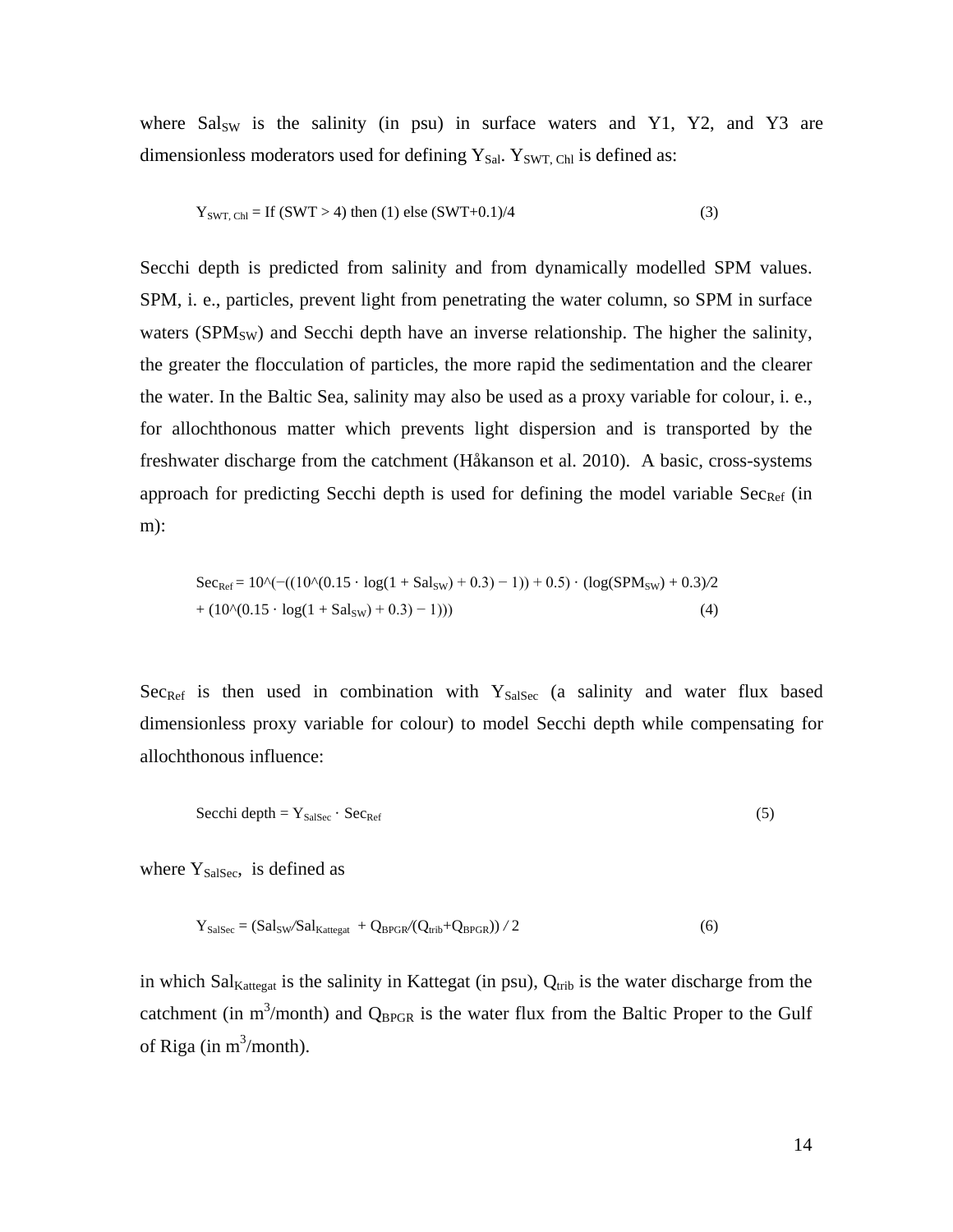Håkanson et al. (2010) modelled total fish biomass values as deviations around a norm value for the water body in question. Such deviations may be different levels of fishing pressure, changes in consumption by marine mammals and changes in other foodweb interactions or climatic variables. This norm value will be referred to as total fish biomass in the present work and is given in tonnes as:

Total fish biomass = 
$$
(Y_{Sal}/ 0.28) \cdot Area \cdot 10^{-3} \cdot 590 \cdot TP_{SW}^{0.71}
$$
 (7)

where Area is the surface water area (in  $m<sup>2</sup>$ ) and  $Y_{Sal}$  was defined in eq. 2.

Predictions from CoastMab have previously been successfully tested against long-term TP, Chl and Secchi depth data from the Baltic Sea subbasins displayed in fig. 1 (Håkanson and Bryhn 2008a), against long-term TP data from 21 Baltic Sea coastal areas (Håkanson and Eklund 2007) and against a long time series of TP, Chl and Secchi depth data in Ringkøbing Fjord, Denmark (Håkanson et al. 2007). The model error was in general smaller than the relative deviation in a comparison of empirical data divided into two randomly selected datasets. Fish biomass data are, however, comparatively uncertain and difficult to predict; empirical values in Ringkøbing Fjord were predicted in the right order of magnitude by Håkanson and Bryhn (2008b) using the CoastMab/CoastWeb approach.

The cost for improving urban sewage treatment to UWWTD standards was taken from HELCOM and NEFCO (2007) and was provided in 2004 euros. Costs were converted to 2011 prices by adjusting for inflation according to rates reported by EUROSTAT (2011; see table 3). A separate cost estimate for the Gulf of Riga drainage basin was made using inflation adjusted costs from HELCOM and NEFCO (2007) multiplied by the ratio of possible nutrient reductions to the Gulf of Riga to possible nutrient reductions to the Baltic Sea, provided as percentage values in the final column of table 1. This operation rests on the assumption that the percentage of reductions that each country performs in the Gulf of Riga drainage basin compared to the whole Baltic Sea drainage basin (in table 1) equals the percentage of costs for reductions in this area compared to reductions in the Baltic Sea drainage basin.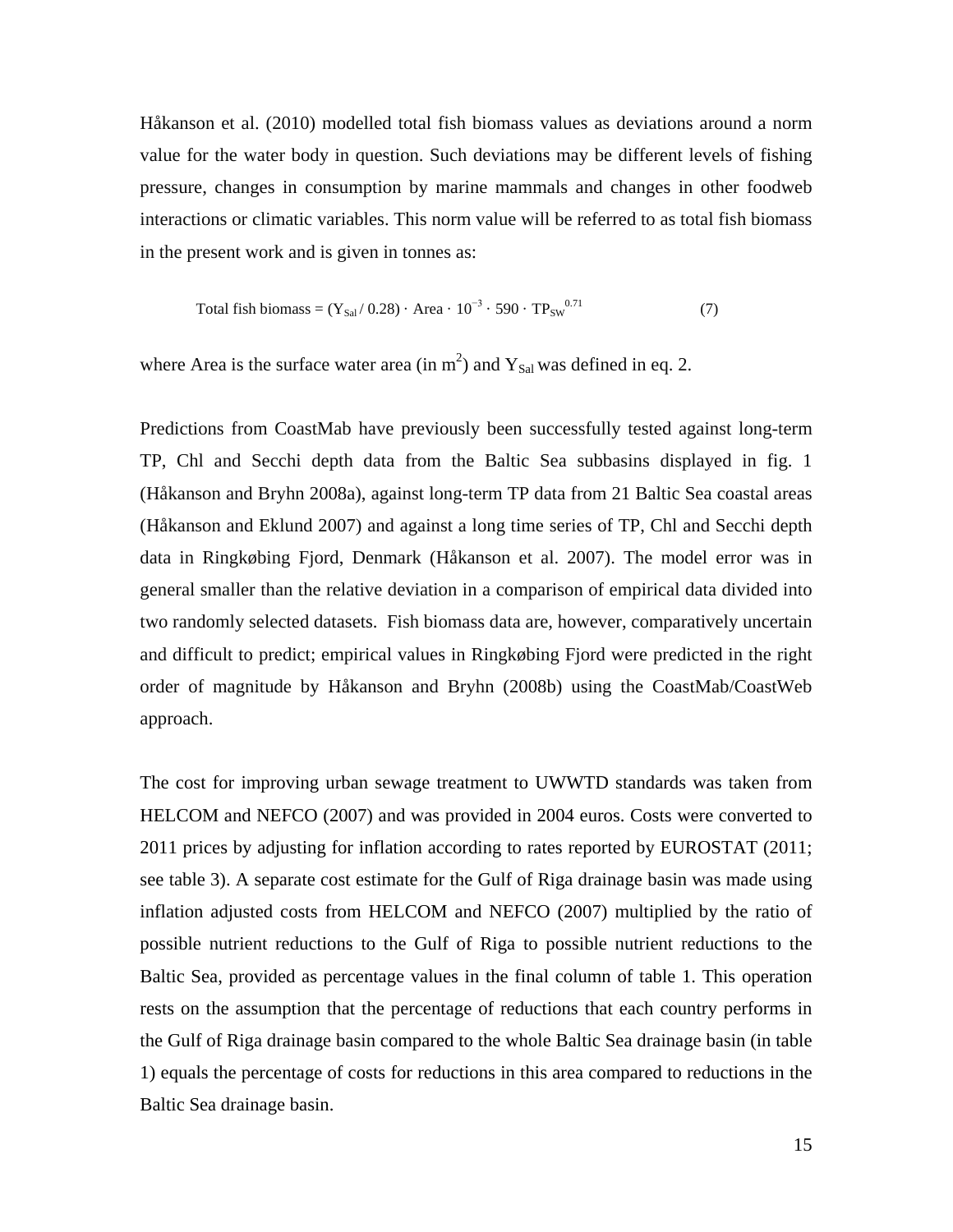| Table 3.               |          | <b>Year</b> Inflation rate |
|------------------------|----------|----------------------------|
| Annual inflation rates | 2004     | -2.1                       |
| $(in \%)$ in the euro  | 2005 2.2 |                            |
| zone. Data from        | 2006     | -2.2                       |
| EUROSTAT (2011).       | 2007     | -2.1                       |
|                        | 2008     | 3.3                        |
|                        | 2009     | 0.3                        |
|                        | 2010     | 16                         |

# **Results**

Long-term model output values simulated at current TP loadings are compared to empirical long-term mean values in fig. 5. TP and Chl predictions were higher than empirical means, but the difference was less than one standard deviation higher than empirical means given in Håkanson (2009), see figs. 5A and C. Secchi depth was also predicted higher than the empirical mean value and the difference was between one and two standard deviations calculated from the empirical data (fig. 5B). Thus, while the model suggested a higher trophic state than empirical data in terms of TP and Chl, the modelled Secchi depth predictions, conversely, expressed a lower trophic state than measured values.



Figure 5. Model output compared to empirical long-term measurements. A. Total phosphorus concentration. B. Secchi depth. C. June-August chlorophyll concentration. Empirical means and standard deviations 1992-2005 from Håkanson (2009).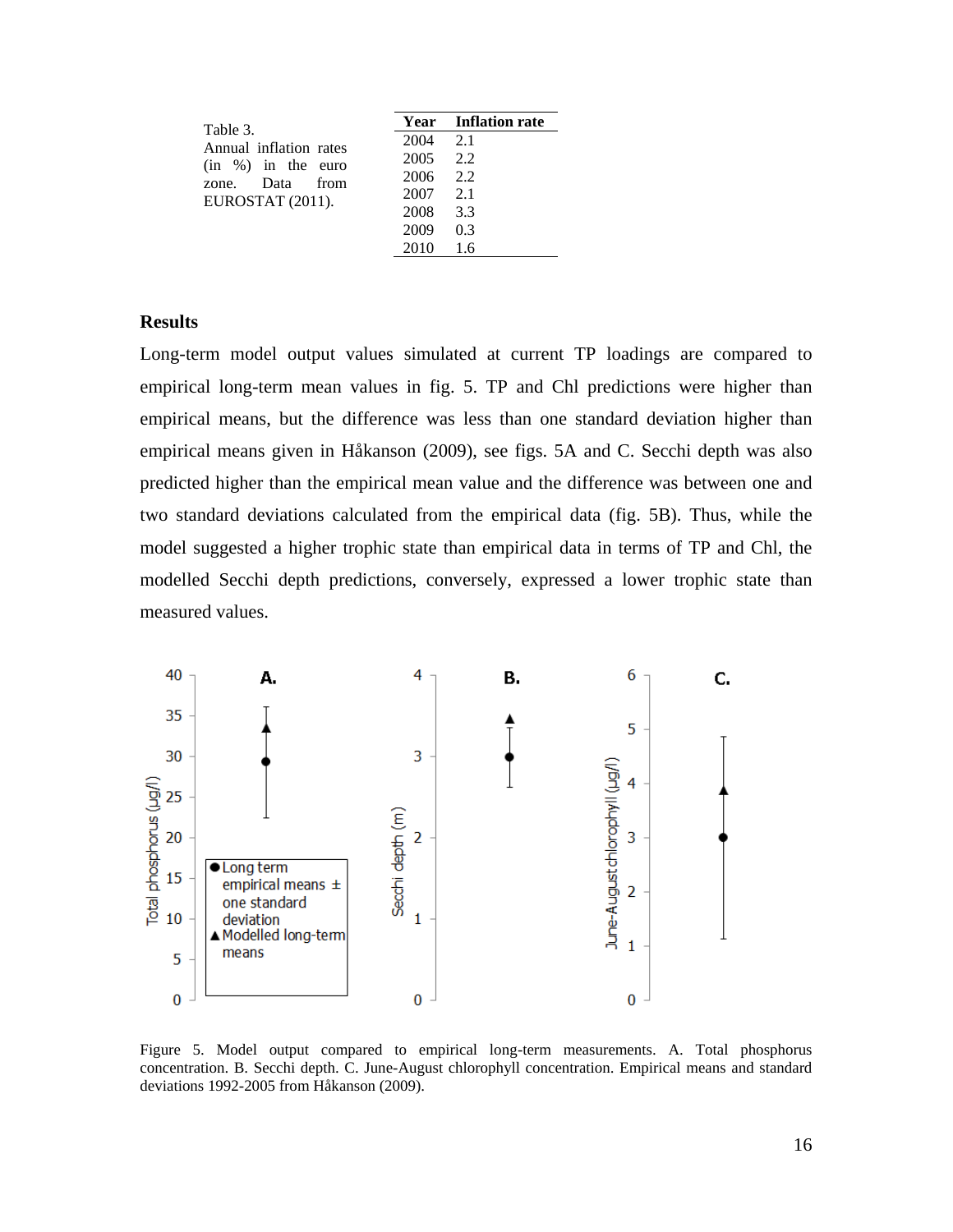Fig. 6 shows simulated TP concentrations in surface waters of the Gulf of Riga during three different scenarios. Scenario 1 described the no action alternative, which is described as "Constant TP loading" in fig. 6. TP concentrations would in Scenario 1 stabilise at a long-term mean value of  $33-34 \mu g/l$ . In Scenario 2, the TP input to the Gulf from the drainage basin would decrease by 54% in month 13, which would correspond to an instantaneous implementation of the UWWTD in the drainage basin. Scenario 2 is called "Reductions in Gulf of Riga drainage basin" in fig. 6. The TP concentration in surface waters would eventually decrease by about 17%, to approximately  $27-28 \mu g/l$ along Scenario 2. Scenario 3 included the assumption that the UWWTD would be implemented in the whole Baltic Sea drainage basin in month 13, which would decrease direct TP emissions to the Gulf of Riga by 54%, emissions to the Baltic Proper by 42% and emissions to the Gulf of Finland by 47%. In this scenario, referred to as "Reductions in Baltic Sea drainage basin" in fig. 6, TP concentrations decreased by about 54% to 15-  $16 \mu g/l$  (fig. 6).



Figure 6. Simulated total phosphorus (TP) concentrations in surface waters of the Gulf of Riga from improved urban sewage treatment. Scenario 1: Constant TP loading. Scenario 2: Reductions in Gulf of Riga drainage basin. Scenario 3: Reductions in Baltic Sea drainage basin.

The Secchi depth simulated along the same three scenarios as those in fig. 6 is displayed in fig. 7A. In Scenario 1, the Secchi depth fluctuated around 3.5 m, while Scenario 2 led to a gradually increased Secchi depth values by some 45% to 5.0 m according to fig. 7A.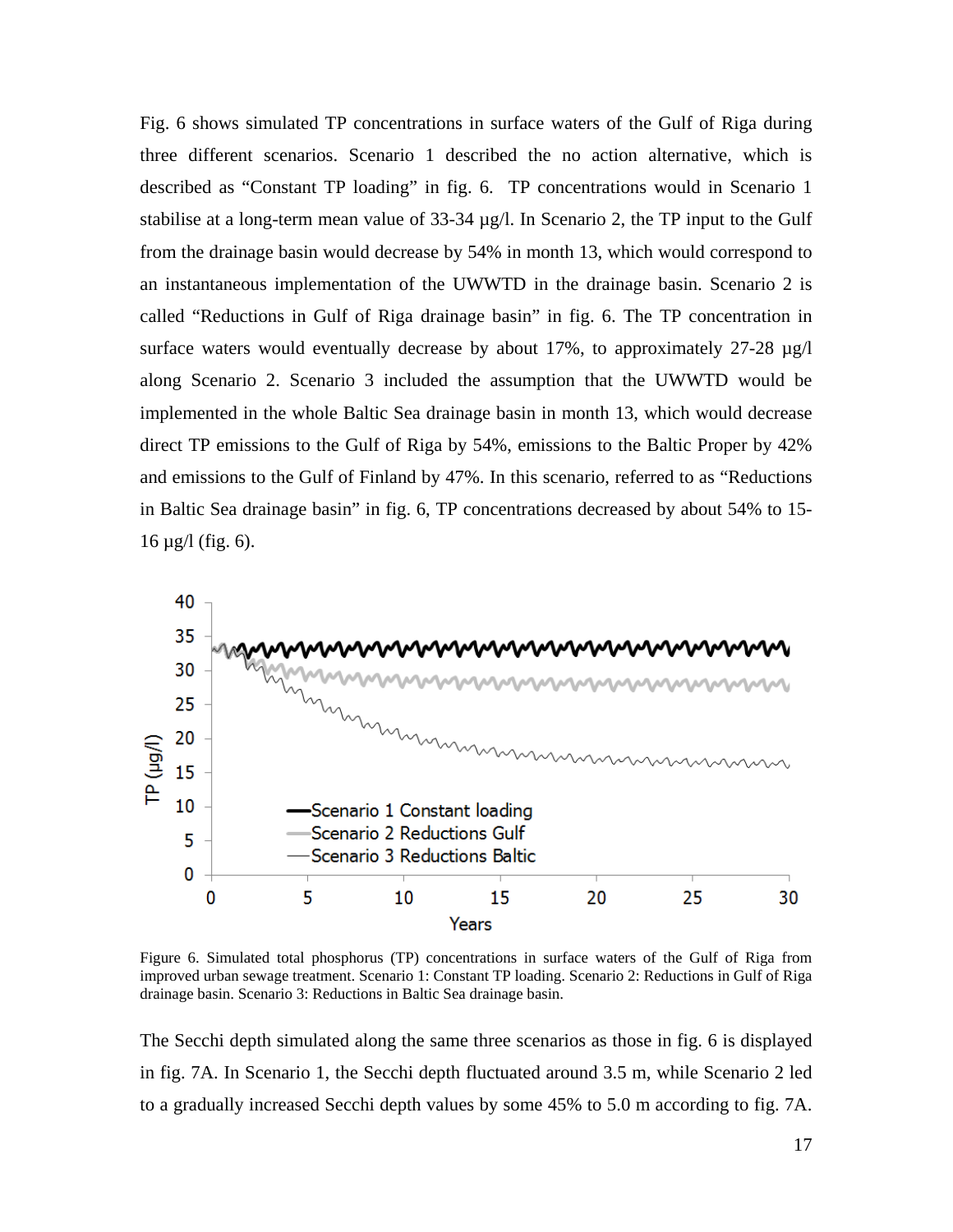Even greater water clarity was achieved along Scenario 3, in which the Secchi depth was eventually doubled to 6.9 m. Simulated Chl concentrations during June-August are shown in fig. 7B. In Scenario 1, concentrations ranged from 3.5 to 4.3 µg/l, and decreased by about 13% to 3.1-3.7 µg/l during Scenario 2. Concentrations decreased even more in Scenario 3, by 53% to 1.7-2.1 µg/l. Average values in total fish biomass are depicted in fig. 7C. The average biomass fluctuated around 94,000 tonnes during Scenario 1 and decreased by 13% to about 82,000 tonnes along Scenario 2. A sharp total fish biomass decrease was noted in Scenario 3 as mean values decreased by 42% to 54,000 tonnes. Foodweb simulations of scenarios 1-3 using CoastWeb (Håkanson et al. 2010) yielded identical results for fish as in fig. 7C, since there were no foodweb interaction changes in any of the three scenarios.



Figure 7. Simulated long-term environmental effects in the Gulf of Riga from improved urban sewage treatment. A. Secchi depth. B. June-August chlorophyll-a concentration. C. Total fish biomass. Scenario 1: Constant TP loading. Scenario 2: Reductions in Gulf of Riga drainage basin. Scenario 3: Reductions in Baltic Sea drainage basin.

Thus, improved urban sewage treatment was projected to increase the Secchi depth but decrease TP and Chl concentrations and total fish biomass. It is apparent from fig 6 that the most accentuated changes in TP occurred during the first years after the loading decrease and that Scenario 2 would lead to stationary conditions more rapidly than Scenario 3.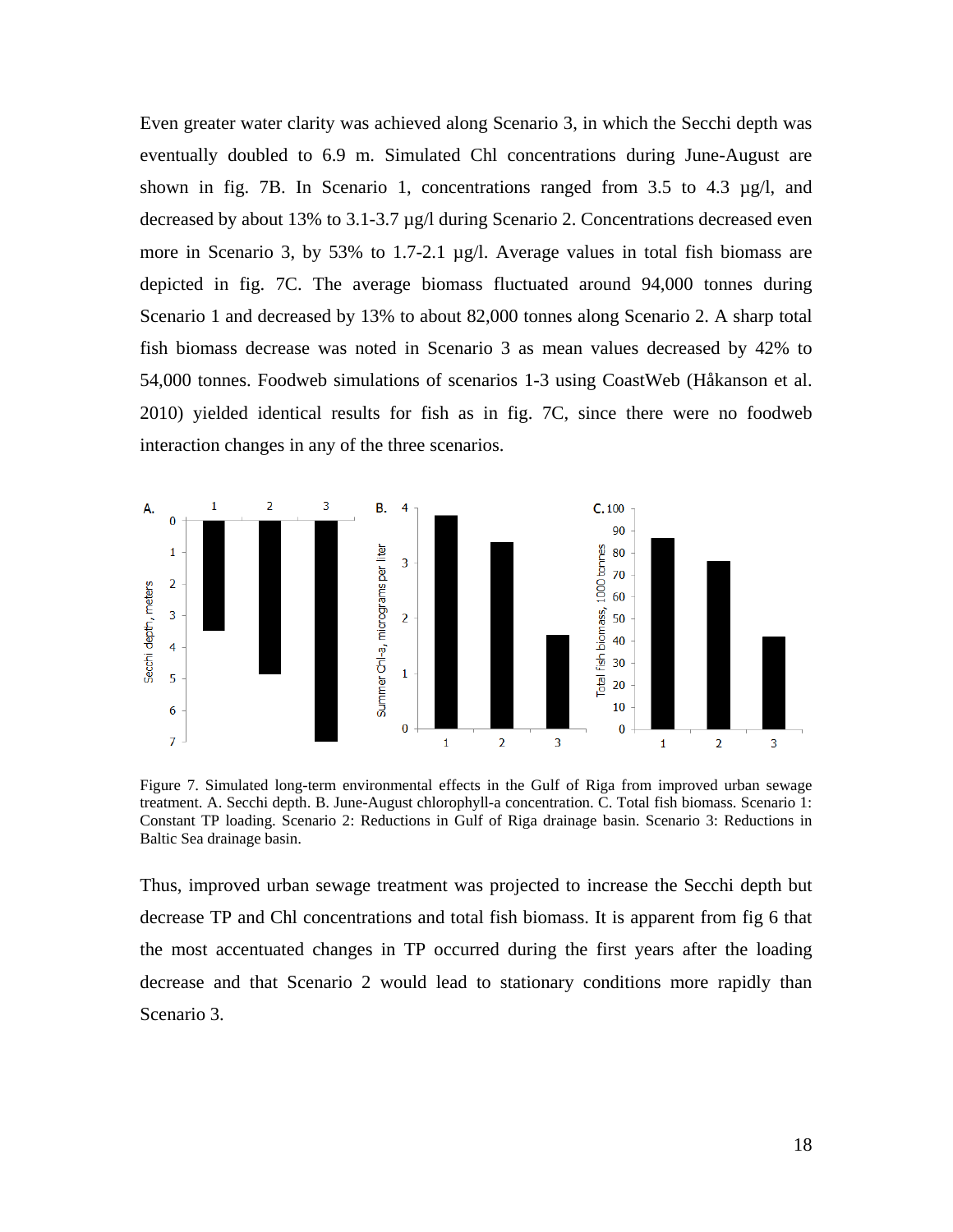Fig. 8 highlights the difference between Scenarios 2 and 3 with respect to percentual changes in modelled TP and Secchi depth values. The sharpest changes in both scenarios and both variables occurred 1-2 years after improved urban sewage treatment was introduced. The annual Secchi depth change became less than 1% six years after improved urban sewage treatment in Scenario 2, and less than 0.1% after eleven years. The absolute value of the annual TP change was lower than 1% after five years and lower than 0.1% after seventeen years (fig. 8A). During Scenario 3, it took 12 years after improved urban sewage treatment until the the Secchi depth change was less than 1% per year and 41 years until this change was less than 0.1%. The same scenario required 19 years to elapse from improved urban sewage treatment until the absolute value of the TP concentration change was lower than 1% per year and 45 years until this value was lower than 0.1% (fig. 8B).

Annual changes amongst TP and Secchi depth were then used for defining "stabilising conditions" so that the trophic state was considered to stabilise when the absolute value of the simulated annual changes was lower than 1%. Conditions were assumed to be stable when absolute values of changes were lower than 0.1%. Thus, "stabilising conditions" in Scenario 2 occurred during 11-16 years after improved urban sewage treatment in Scenario 2 and during 19-41 years after improved urban sewage treatment in Scenario 3. It is also quite apparent from fig 6 that TP was still changing during 11-16 years after improved urban sewage treatment in Scenario 2, but the significance of annual changes after that would have to be determined with statistical methods.

The estimated costs for implementing Scenarios 2 and 3 are listed in table 4. In this table, there are two additional cost scenarios (from HELCOM and NEFCO 2007): that all new investments are made in rural areas (high cost scenario) or that these investments are exclusively made in urban areas (low cost scenario). Implementing the UWWTD in the Gulf of Riga drainage basin should cost 43-103 million euros per year while implementing this directive in the whole drainage basin of the Baltic Sea should cost 468- 1,118 million euros per year.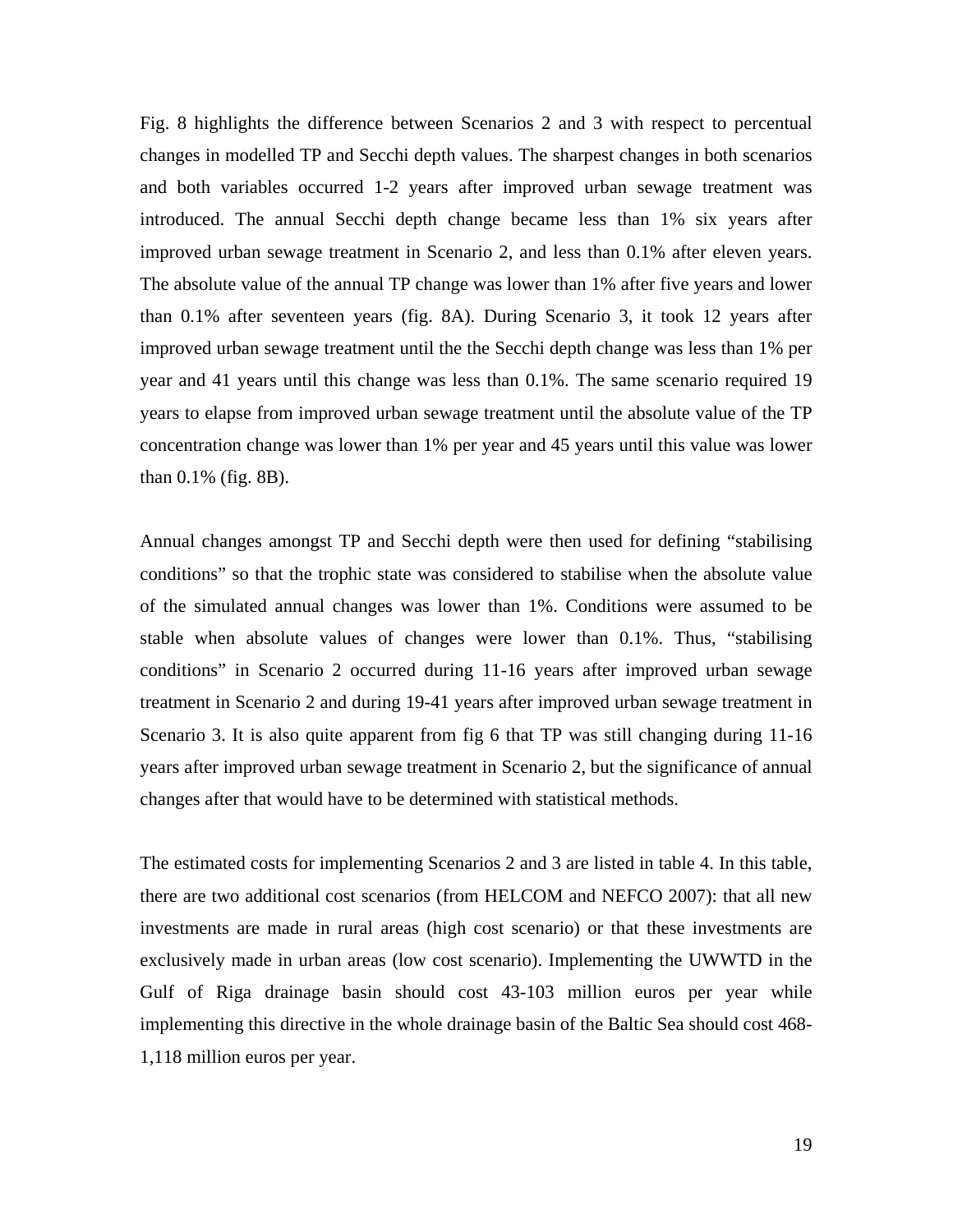

Figure 8. Annual change in modelled total phosphorus concentrations and Secchi depths. A. Scenario 2: Reductions in Gulf of Riga drainage basin. B. Scenario 3: Reductions in Baltic Sea drainage basin.

### **Discussion and conclusions**

Simulated TP and Chl concentrations at present loading levels were less than one standard deviation higher than long-term empirical mean values (fig. 5) while simulated Secchi depth values were less than two standard deviations higher than the mean empirical Secchi depth. It should be noted that due to uncertainties in empirical data and in models, one cannot expect perfect predictions. CoastMab has been calibrated for making good overall predictions in all Baltic Sea subbasins in order to capture general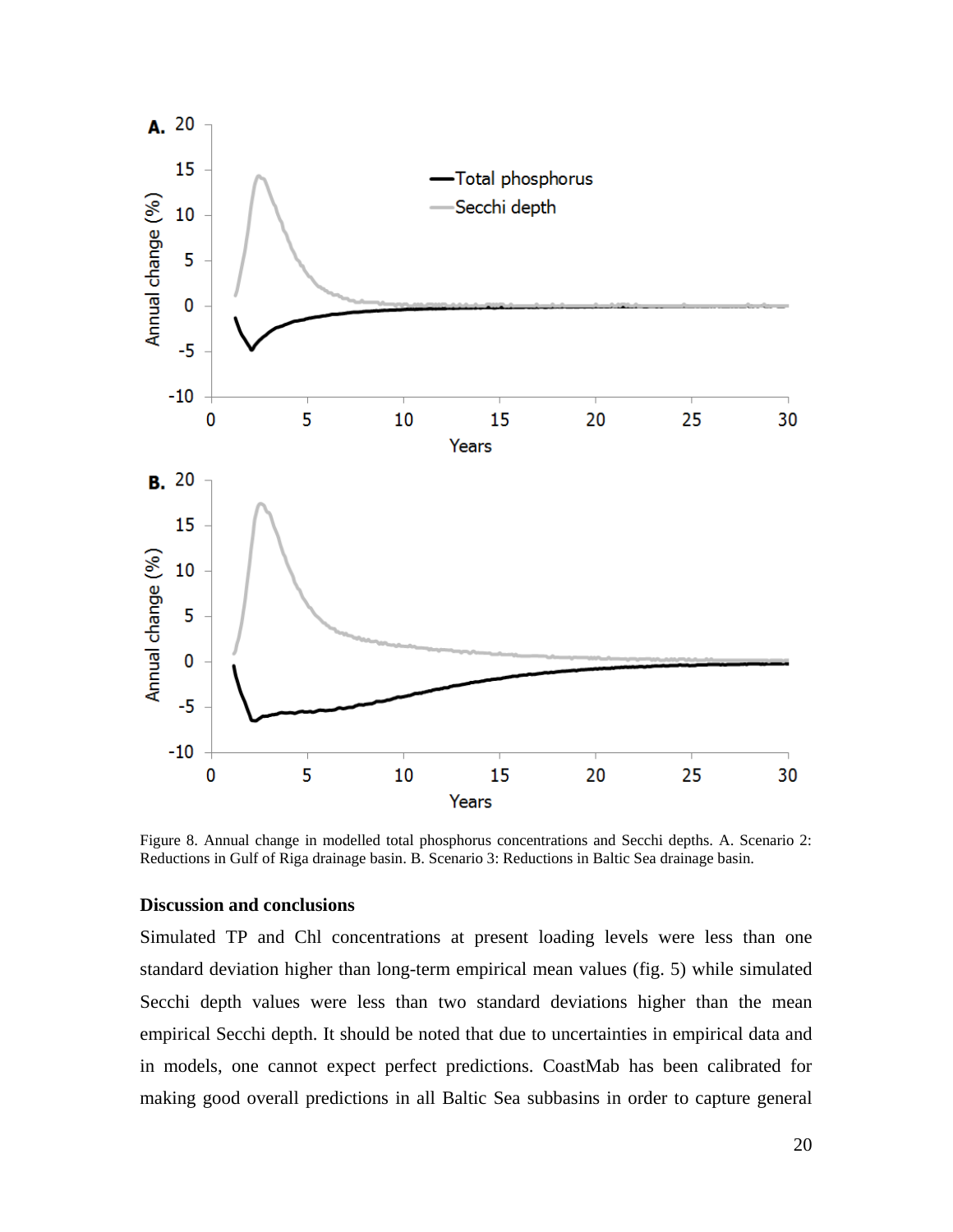patterns in the various flux algorithms (Håkanson and Bryhn 2008a; Håkanson et al. 2010). Simulating the phosphorus cycle in both the Baltic Proper and the Gulf of Riga was very important for predicting changes in the Gulf (figs 6 and 7). Therefore, it would have been a worse alternative to have calibrated the model against empirical data from the Gulf only, in comparison with the approach described in Methods.

Table 4. Annual implementation cost (2011 prices, million euros) of the Urban Waste Water Treatment Directive. The calculation method is described in Methods. Estimates for the Gulf of Riga drainage basin are part of the estimates for the Baltic Sea drainage basin. Two cost estimates have been made for each case. High cost estimates are based on the assumption that all new investments are made in rural areas. Low cost estimates assume that all new investments are made in urban areas.

| Country        | <b>Baltic Sea drainage basin</b> |      | Gulf of Riga drainage basin |      |
|----------------|----------------------------------|------|-----------------------------|------|
|                | High                             | Low  | High                        | Low  |
| <b>Belarus</b> | 267                              | 113  | 71                          | 29   |
| Czech Republic | 18                               | 8.0  | 0                           | 0    |
| Estonia        | 1.1                              | 0.25 | 0.14                        | 0.03 |
| Lithuania      | 85                               | 35   | 6.4                         | 2.5  |
| Latvia         | 1.1                              | 0.43 | 1.0                         | 0.37 |
| Russia         | 228                              | 96   | 25                          | 11   |
| Poland         | 518                              | 216  | 0                           | 0    |
| <b>Total</b>   | 1,118                            | 468  | 103                         | 43   |

Simulations in this study (figs. 6 and 7) demonstrated an important principle for the Gulf, that the water quality is highly dependent on the water quality in the adjacent Baltic Proper. Using a different modelling approach, Savchuk (2002) came to a somewhat different conclusion; that the TP import to the Gulf from the Baltic Proper was actually smaller (1,600 tonnes per year) than the TP import from the catchment. However, more recent studies by the same author (Savchuk 2005; Savchuk and Wulff 2007) covering all major subbasins of the Baltic Sea found that the TP import from the Baltic Proper was instead much larger than the TP import from the catchment, which has later been supported by Håkanson and Bryhn (2008a), Håkanson et al. (2010) and the present study. Thus, in order to substantially counteract the eutrophication of the Gulf, it would be necessary to decrease TP loadings to the whole Baltic Sea and not only from the drainage basin of the Gulf (figs 6 and 7).

HELCOM (2007) suggested a summer Secchi depth exceeding 4.5 m as an appropriate environmental goal for the Gulf while Håkanson (2009) proposed an annual Secchi depth of 4.6 m as a reference value. However, it is probably not even enough to return to the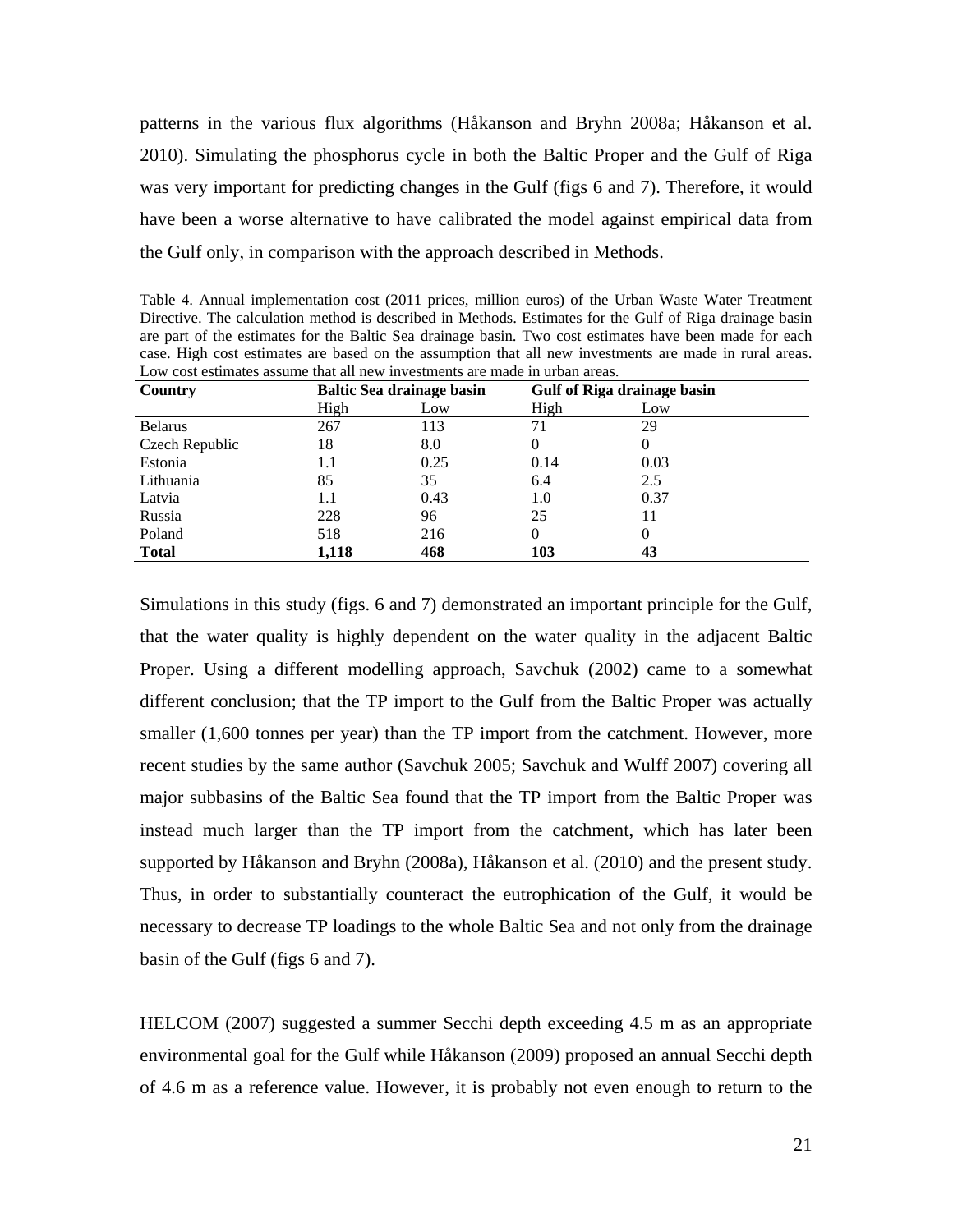1960s Secchi depth values of 5 m (see Background) to achieve good water quality in the Gulf of Riga according to the MSFD (good status means a very limited anthropogenic influence; see table 2). Anthropogenic nutrient fluxes into the Baltic have been significant since the early 1900s (Savchuk et al. 2008). There were decreasing long-term trends in the Secchi depth in the Baltic Sea already in 1919-1939 which subsequently continued (Sandén and Håkansson 1996). Because of the intensive nutrient exchange between the Gulf and the rest of the Baltic Sea, it is likely that eutrophication in the Gulf to a great extent concurred with eutrophication in the whole Baltic Sea both before and after the 1960s. Therefore, there may be reason to believe that urban sewage treatment according to Scenario 2 which resulted in a long-term Secchi depth of about 5 m (fig. 7A) would not be sufficient for complying with the MSFD. Good water quality may instead require a Secchi depth of about 6 m, i. e., twice as great as current mean values of 3 m. Scenario 3 resulted in a Secchi depth near 7 m (fig. 7A) which may be between the classifications "good" and "high" water quality according to table 2. However, given that the model yielded slightly exaggerated Secchi depth values (fig. 5), the TP reductions in Scenario 3 (reductions in the Baltic Sea drainage basin) could in any case be necessary for doubling the Secchi depth from 3 m to 6 m.

Considerably greater average Secchi depths than 5 m could be achieved within 10 years according to the simulations, but it may be difficult to reach a similar goal before year 2020 (as prescribed in the MSFD) because of the time it takes to motivate, initiate, and complete urban sewage treatment plants in the whole Baltic Sea drainage basin. To reach this goal by 2030 would probably be a more realistic ambition. If Scenario 3 should be realised (reductions in the Baltic Sea drainage basin), the TP concentration, the Chl concentration and the total fish biomass should be expected to stabilise at about half of their current values (figs 6, and 7B and 7C).

However, decreased biomass and production potential of fish may decrease profits and work opportunities in the fisheries sector, which is likely to be unpopular. A decreasing size of the total fish biomass would imply decreasing total allowable catches (TACs) of fish. It is also possible that a great trophic state decrease in the Gulf would trigger shifts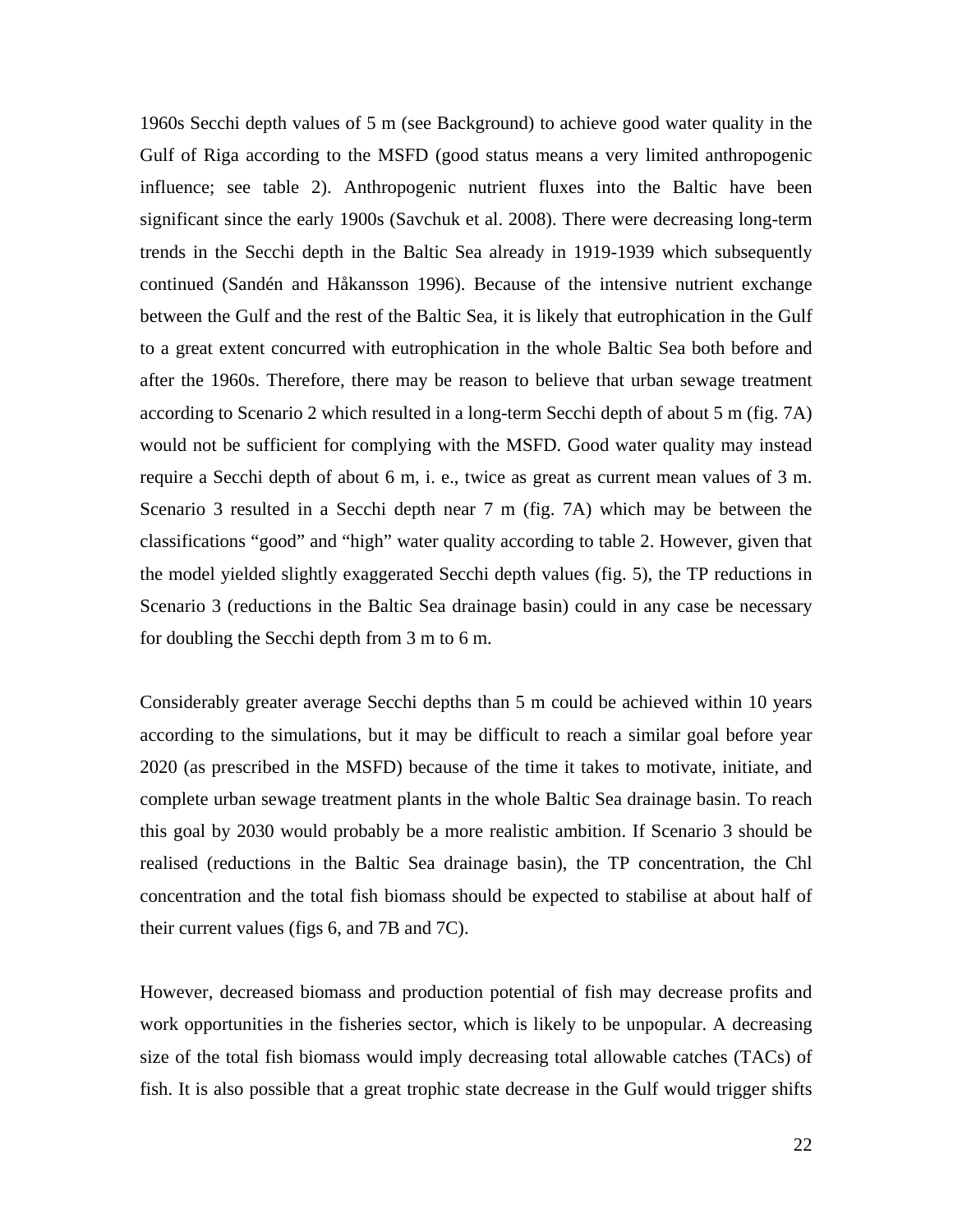in species composition, into an increasing percentage of highly economically valued species (Håkanson et al. 2010), although investigating such shifts has been beyond the scope of the present study. Modelling results suggested that total fish biomass changed to a slightly lesser percentual extent than Chl, which is supported by results in Håkanson and Boulion (2002; see also fig. 2A) but according to the regression model in Chassot et al. (2007; see also fig. 2B), percentual changes in total fish biomass could very well have been as great or greater in comparison with Chl changes. In this context it is worth noting that variations in herring biomass in the Gulf have been substantial during the past decades. The spawning stock biomass doubled from the period 1977-1982 until 1995- 1990 (fig. 3), although these changes occurred when trophic state changes were modest and may instead have been driven by climatic factors (Kotta et al. 2009), or by the decreasing cod populations described by Ojaveer et al. (1999) and Eero et al. (2008). Large changes in trophic state may have clear effects on fish biomass (Thurow 1997; Håkanson and Boulion, 2002; Chassot et al. 2007; Hansson et al. 2007). However, effects from small changes in trophic state are difficult to distinguish from a multitude of other factors such as changes in fish landings or changes in climate related variables.

The time resolution for decreasing the TP concentration in the Gulf of Riga by means of decreasing TP inputs has to the best of the author's knowledge not been estimated previously. Fig 8 shows that the time between action and full effect (11-16 years during Scenario 2 and 19-41 years during Scenario 3) depends on the extent and location of the action. Håkanson et al. (2010) concluded that it would take 20 years or more until TP abatement action would have full effect on the Baltic Sea. Savchuk and Wulff (2007) estimated a much slower reaction; if all TP inputs into the Baltic Sea were to be stopped instantaneously, they concluded that it would take 50 years for the TP concentration to decrease by 50% and 250 years to decrease the concentration by 95%.

It is striking that one single type of abatement strategy, urban sewage treatment, accounts for such a large part of the potential TP reduction to the Gulf of Riga and the rest of the Baltic Sea (see table 1 and HELCOM 2007). No other option such as wetland construction or more efficient manure handling and application have individually or in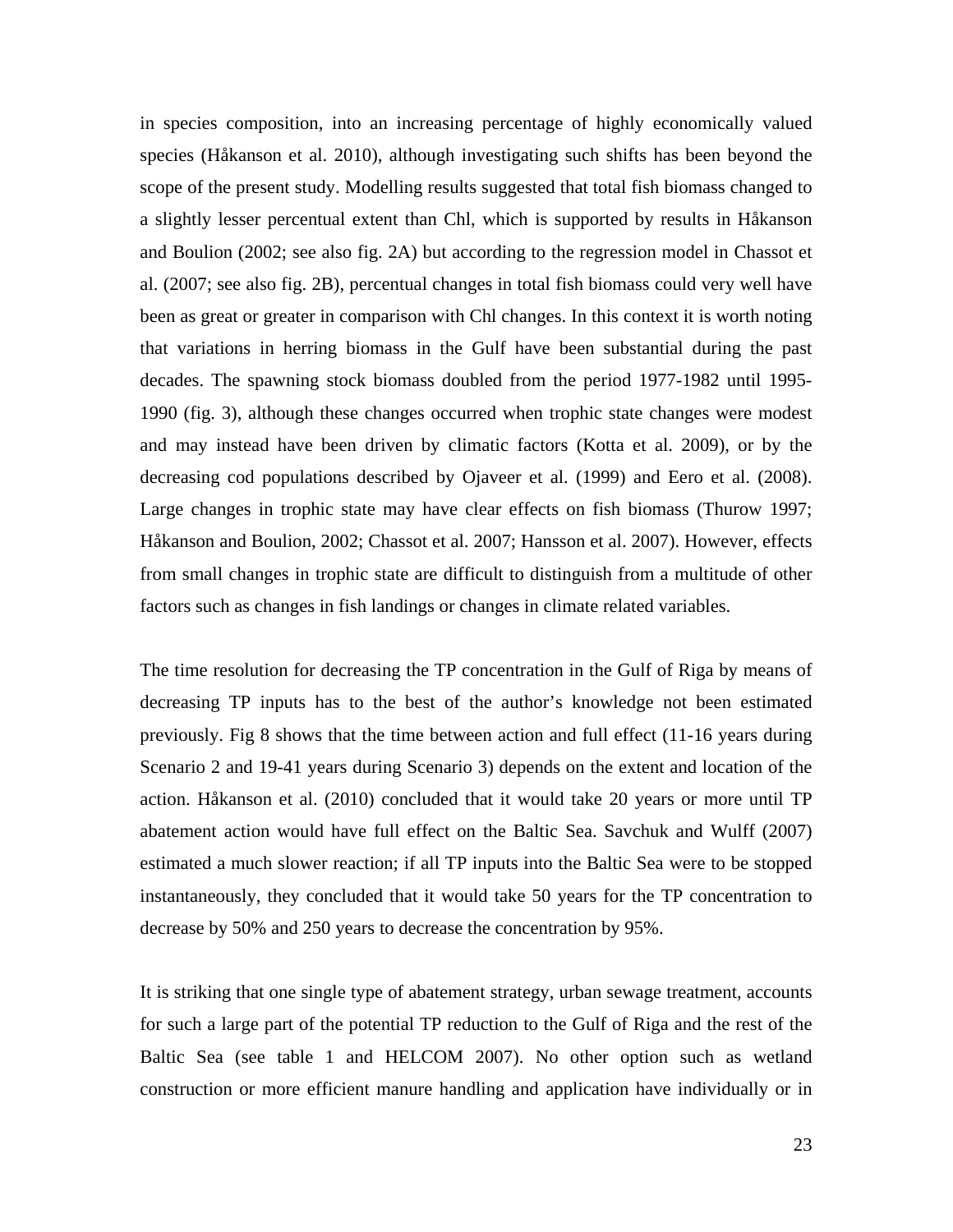combination been shown to be nearly as effective in terms of potential TP reduction compared to improved urban sewage treatment. The latter is also one of the most costeffective measures (Gren and Elofsson 2008) and it may be difficult to achieve any substantial trophic state changes without relying fully or partly on this measure (Bryhn 2009). The present study has shown that improved urban sewage treatment at a cost of 468-1,118 million euros per year could make a profound impact on the trophic state of the Gulf of Riga. This cost should be compared to the cost of the Baltic Sea Action Plan which has been estimated at 3,400 million euros per year in 2011 prices (calculated from HELCOM and NEFCO 2007). The Baltic Sea Action Plan also requires many measures with low cost-effectiveness (Bryhn 2009). However, regardless of which nutrient abatement strategy is selected, the expected effects on fish production should also be weighed in together with other costs and it is possible that the population around the Gulf of Riga would not want any substantial nutrient reductions on behalf of decreasing fish stocks.

This study has investigated how the water quality and total fish biomass in the Gulf of Riga would be affected by improved urban sewage treatment around the Gulf and around the Baltic Sea. Simulations showed that good water quality in the Gulf according to the EU Marine Strategy Framework Directive could be achieved if urban sewage treatment would be performed to meet Nordic and German standards in all parts of the Baltic Sea drainage basin. The Secchi depth would approximately double while total phosphorus and chlorophyll concentrations would be cut by half. The total fish biomass would also eventually decrease by about 42% of its current size if good water quality should be achieved although such a change may be counteracted or exacerbated by changes in fishing pressure or climate. Improved sewage treatment to this extent would cost 468- 1,118 million euros per year. These findings suggest that substantial international cooperation is necessary for reaching good water quality in the Gulf. Moreover, findings in this study support the suggestion by Hansson et al. (2007) that diminishing fish stocks as a possible adverse side effect from nutrient abatement needs to be acknowledged and investigated further.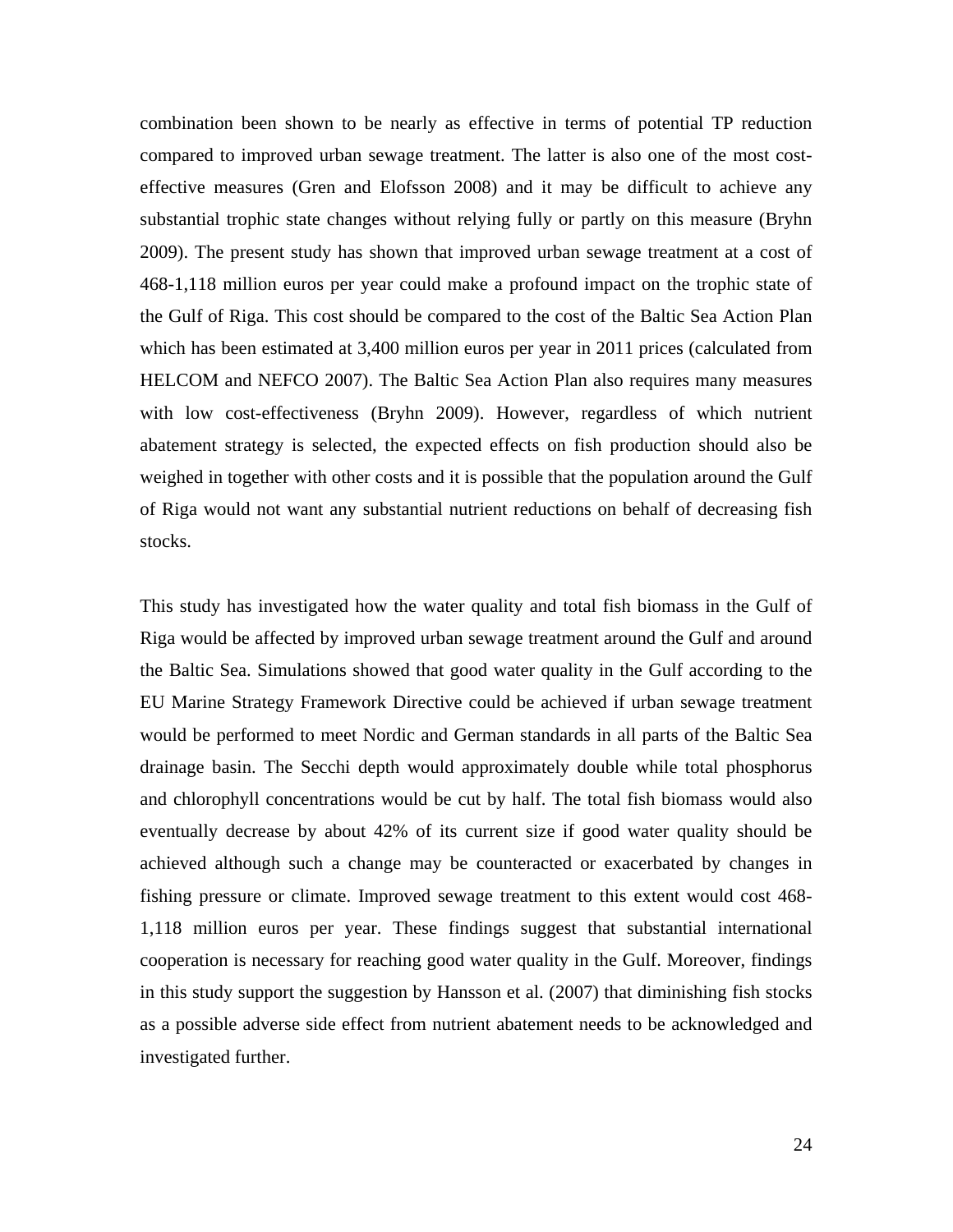## **Acknowledgements**

Four anonymous reviewers have greatly improved previous versions of this paper with many constructive comments. I would also like to thank participants in the AWARE project [\(www.aware-eu.net\)](http://www.aware-eu.net/), funded by the European Commission (Framework Programme 7) and led by Dr. Carlo Sessa (ISIS, Rome, Italy), for many fruitful discussions about nutrient load reductions, water quality and fish stock management in the Gulf of Riga.

#### **References**

Anon. (1991). "Council Directive 91/271/EEC of 21 May 1991 concerning urban waste-water treatment". *Official Journal of the European Communities*, L135: 40-52.

Anon. (2000). "Directive 2000/60/EC of the European Parliament and of the Council of 23 October 2000 establishing a framework for Community action in the field of water policy". *Official Journal of the European Communities*, L327: 1–72.

Anon. (2008). "Directive 2008/56/EC of the European Parliament and of the Council of 17 June 2008 establishing a framework for community action in the field of marine environmental policy". *Official Journal of the European Communities*, L164: 19-40.

Bryhn, A., C. (2009). "Sustainable phosphorus loadings from effective and cost-effective phosphorus management around the Baltic Sea". *PLoS ONE*, 4: e5417.

Bryhn, A. C. (2010). "Trends in total phosphorus loadings and concentrations regarding surface waters of the Baltic Sea, 1968-2007". *The Open Oceanography Journal*, 4: 1-8.

Bryhn, A. C. and Håkanson, L. (2010). "Land uplift effects on the phosphorus cycle of the Baltic Sea". *Environmental Earth Sciences*, 62: 1761-1770.

Chassot, E., Melin, F., Le Pape, O. and Gascuel, D. (2007). "Bottom-up control regulates fisheries production at the scale of eco- regions in European seas". *Marine Ecology Progress Series*, 343: 45-55.

Christensen, V. and Walters, C. J. (2004). "Ecopath with Ecosim: methods, capabilities and limitations". *Ecological Modelling*, 172: 109-139.

EC-JRC, (2008). *Chlorophyll-a concentrations, temporal variations and regional differences from satellite remote sensing*. HELCOM Indicator Fact Sheets 2009. http://www.helcom.fi/environment2/ifs/ifs2008/en\_GB/chlorophyll/ [accessed 2011-06-02].

Eero, M., Köster, F. W. and MacKenzie, B.R. (2008). "Reconstructing historical stock development of Atlantic cod (Gadus morhua) in the eastern Baltic Sea before the beginning of intensive exploitation". *Can J Fish Aquat Sci*, 65: 2728–2741.

Eronen, M., Glückert, G., Hatakka, L., van de Plassche. O., van der Plicht, J. and Rantala, P. (2001). "Rates of Holocene isostatic uplift and relative sea-level lowering of the Baltic in SW Finland based on studies of isolation contacts". *Boreas*, 30: 17–30.

EUROSTAT (2011). *Annual average rate of change in Harmonized Indices of Consumer Prices*. http://epp.eurostat.ec.europa.eu [accessed 2011-06-02].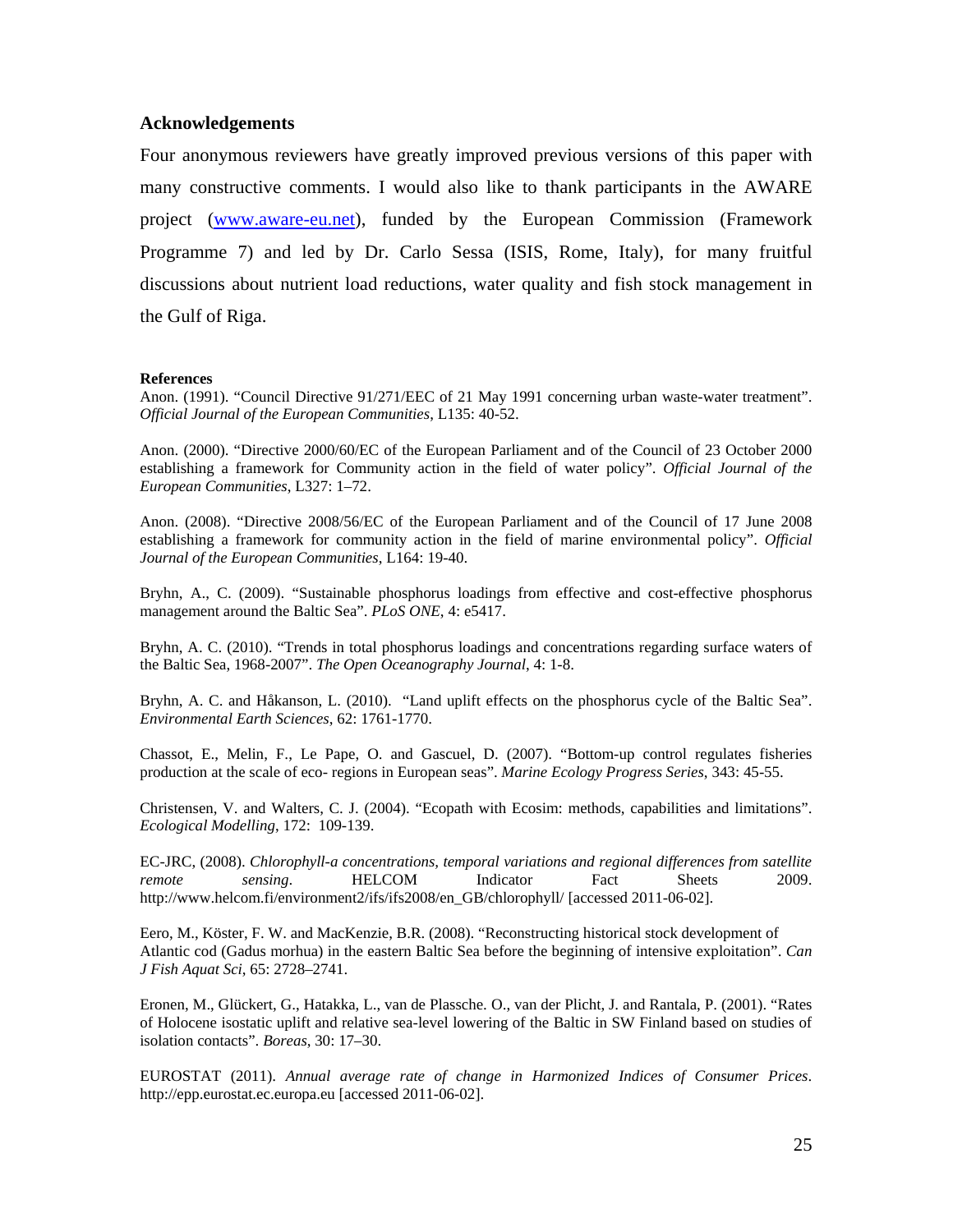Fleming-Lehtinen, V. and Kaartokallio, H. (2009). *Water transparency in the Baltic Sea between 1903 and 2009*. HELCOM Indicator Fact Sheets 2009.

http://www.helcom.fi/environment2/ifs/ifs2009/secchi/en\_GB/WaterTransparency%20/ [accessed 2011-06-02].

Gren, I.-M. and Elofsson, K. (2008). *Costs and benefits from nutrient reductions to the Baltic Sea*. Swedish EPA Report 5877, Stockholm, 67 p.

Håkanson, L. (2009). "A general process-based mass-balance model for phosphorus/eutrophication as a tool to estimate historical reference values for key bioindicators, as exemplified using data for the Gulf of Riga". *Ecological Modelling*, 220: 226-244.

Håkanson, L. and Boulion, V. V. (2002). *The lake foodweb – modelling predation and abiotic/biotic interactions*. Backhuys, Leiden, 344 p.

Håkanson, L. and Bryhn, A. C., (2008a). *Eutrophication in the Baltic Sea – present situation, nutrient transport processes, remedial strategies*. Springer, Berlin, 261 p.

Håkanson, L. and Bryhn, A. C. (2008b). "Modeling the foodweb in coastal areas: a case study of Ringkøbing Fjord, Denmark". *Ecological Research*, 23: 421-444.

Håkanson, L., Bryhn, A. C. and Eklund, J. M. (2007). "Modelling phosphorus and suspended particulate matter in Ringkøbing Fjord in order to understand regime shifts". *Journal of Marine Systems*, 68: 65-90.

Håkanson, L., Eklund, J. M. (2007). "A dynamic mass balance model for phosphorus fluxes and concentrations in coastal areas". *Ecological Research*, 22: 296-320.

Håkanson, L., Ragnarsson Stabo, H. and Bryhn, A. C. (2010). *The fish production potential of the Baltic Sea*. Springer, Berlin, 340 p.

Hansson, S., Hjerne, O., Harvey, C., Kitchell, J. F., Cox, S. P., Essington, T. E. (2007). "Managing Baltic Sea fisheries under contrasting production and predation regimes: ecosystem model analyses". *Ambio*, 36: 265–271.

HELCOM (2007). *Towards a Baltic Sea unaffected by eutrophication*. HELCOM, Krakow, 35 p.

HELCOM and NEFCO (2007). *Economic analysis of the BSAP with focus on eutrophication*. HELCOM, Krakow, 112 p.

Houde, E. D. and Rutherford, E. S. (1993). "Recent trends in estuarine fisheries: prediction of fish production and yield". *Estuaries and Coasts*, 16: 161-176.

ICES (2008). *ICES Advice 2008, Book 8*. ICES, Copenhagen, p. 87.

Iverson, R. L. (1990). "Control of marine fish production". *Limnology and Oceanography*, 35: 1593-1604.

Jennings, S. and Brander, K. (2010). "Predicting the effects of climate change on marine communities and the consequences for fisheries". *Journal of Marine Systems*, 79: 418-426.

Jonsson, P., Carman, R. and Wulff, F. (1990). "Laminated sediments in the Baltic – a tool for evaluating nutrient mass balances". *Ambio*, 19:152-158.

Kaiser, M. J., Attrill, M. J., Jennings, S. et al. (2011). *Marine ecology – processes, systems and impacts*, 2nd ed. Oxford University Press, Oxford, 501 p.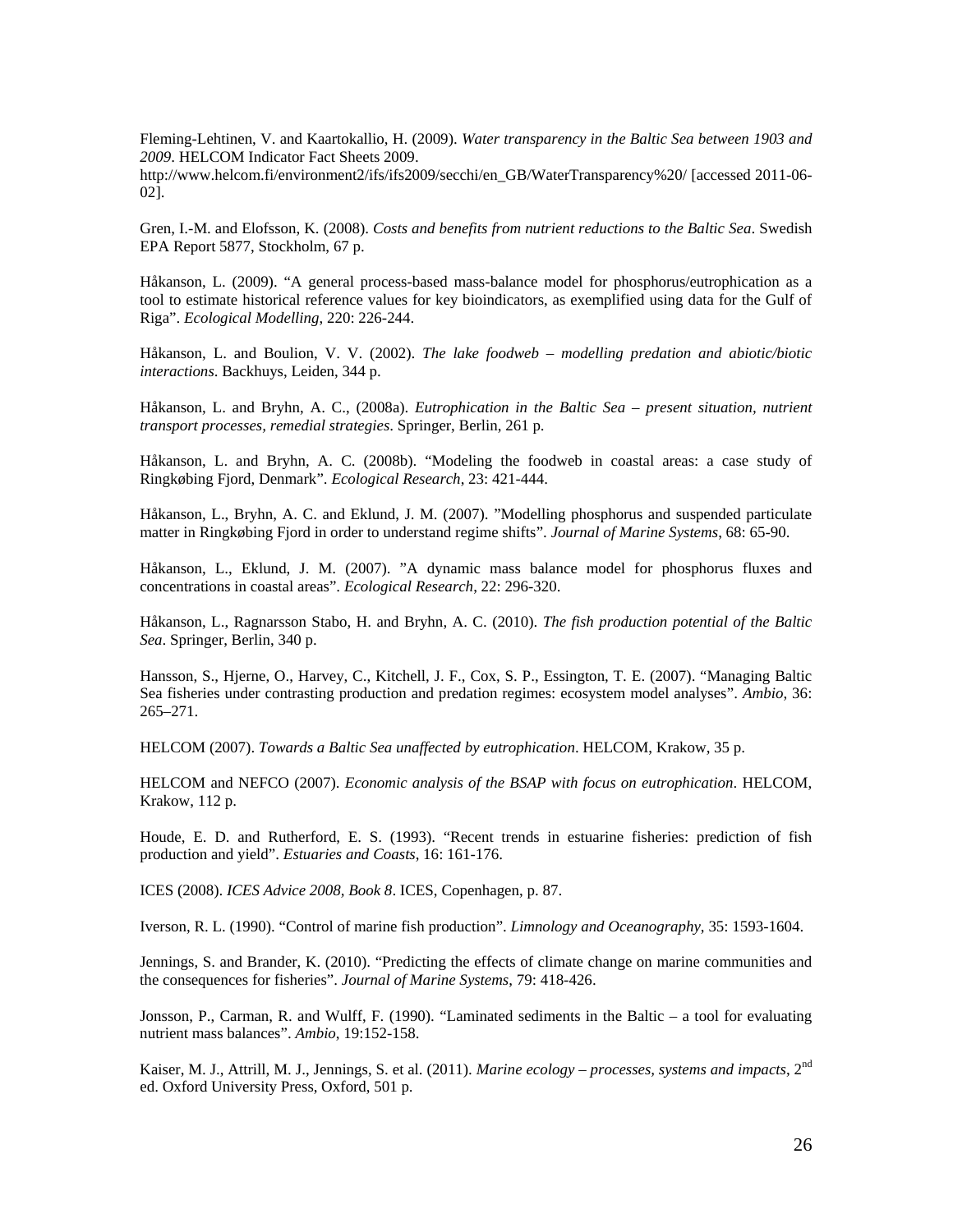Kotta, J., Lauringson, V., Martin, G. et al. (2008). "Gulf of Riga and Pärnu Bay". *Ecology of Baltic Coastal Waters*. Schiewer, U., Ed., Springer, Berlin, pp. 217-243.

Kotta, J., Kotta, I., Simm, M. and Põllupüü, M. (2009). "Separate and interactive effects of eutrophication and climate variables on the ecosystem elements of the Gulf of Riga". *Estuarine, Coastal and Shelf Science*, 84: 509-518.

Laznik, M., Stålnacke, P., Grimvall, A., Wittgren, H.B. (1999). "Riverine input nutrients to the Gulf of Riga - temporal and spatial variation". *Journal of Marine Systems,* 23, 11-25.

Matthäus, W. (2006). *The history of investigation of salt water inflows into the Baltic Sea – from the early beginning to recent results*. Marine Science Reports No. 65. Baltic Sea Research Institute (IOW), Warnemünde, 74 p.

Möllmann, C., Diekmann, R., Müller-Karulis, B. et al. (2009). "Reorganization of a large marine ecosystem due to atmospheric and anthropogenic pressure: a discontinuous regime shift in the Central Baltic Sea". *Global Change Biology*, 15: 1377-1393.

Neumann, T. and Schernewski, G. (2008). "Eutrophication in the Baltic Sea and shifts in nitrogen fixation analyzed with a 3D ecosystem model". *Journal of Marine Systems*, 74: 592-602.

Nixon, S. W. (1982). "Nutrient dynamics, primary production and fisheries yields of lagoons". *Oceanologica Acta*, 4 (Suppl.): 357-372.

Ojaveer, H., Lankov, A., Eero, M. et al. (1999). "Changes in the ecosystem of the Gulf of Riga from the 1970s to the 1990s". *ICES Journal of Marine Science*, 56 (suppl.): 33-40.

Ojaveer, E. and Lehtonen, H. (2001). "Fish stocks in the Baltic Sea: finite or infinite resource?" *Ambio*, 30: 217-221.

Sandén, P. and Håkansson, B. (1996). "Long-term trends in Secchi depth in the Baltic Sea". *Limnology and Oceanography*, 41: 346-351.

Sandström, A. and Karås, P. (2002). "Effects of eutrophication on young-of-the-year freshwater fish communities in coastal areas of the Baltic". *Environmental Biology of Fishes*, 63: 89-101.

Savchuk, O. P. (2002). "Nutrient biogeochemical cycles in the Gulf of Riga: scaling up field studies with a mathematical model". *J Mar Sys*, 32: 253–280.

Savchuk, O. P. (2005). "*Resolving the Baltic Sea into seven subbasins: N and P budgets for 1991–1999*". J Mar Sys, 26: 1-15.

Savchuk, O. P. and Wulff, F. (2007). "Modeling the Baltic Sea eutrophication in a decision support system". *Ambio*, 36:141-148.

Savchuk, O. P., Wulff, F., Hille, S., Humborg, C, and Pollehne, F. (2008). "The Baltic Sea a century ago a reconstruction from model simulations, verified by observations". *J Mar Sys* 74: 485–494.

Savchuk, O. P. and Wulff, F., (2009). "Long-term modeling of large-scale nutrient cycles in the entire Baltic Sea". *Hydrobiologia*, 629: 209-224.

Schindler, D. W., Hecky, R. D., Findlay, D. L. et al. (2008). "Eutrophication of lakes cannot be controlled by reducing nitrogen input: Results of a 37-year whole-ecosystem experiment". *PNAS*, 105:11039-11040.

Thurow, F. (1997). "Estimation of the total fish biomass in the Baltic Sea during the 20th century". *ICES Journal of Marine Science*, 54: 444–461.